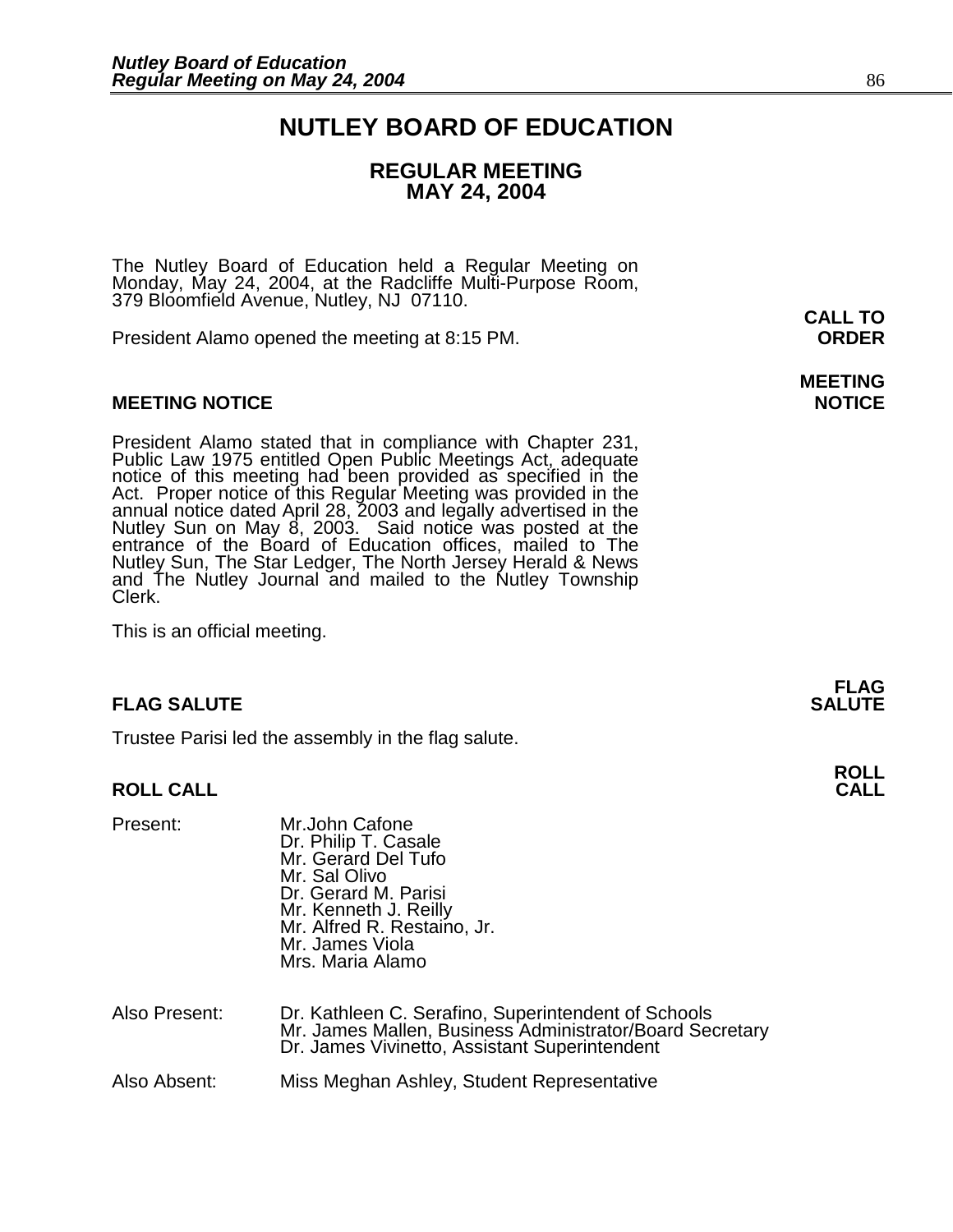### **APPROVAL OF MINUTES APPROVE**

**BE IT RESOLVED that the Board of Education approves the** following minutes:

May 10, 2004 - Conference/Special Meeting May 10, 2004 - Closed Executive Session May 3, 2004 - Organization/Regular Meeting April 19, 2004 - Conference Meeting April 19, 2004 - Regular Meeting

Trustee Parisi moved, Trustee Viola seconded, and the Board unanimously approved by voice vote a motion to approve the minutes as listed.

Board Secretary Mallen read, and the trustees acknowledged, the following items of correspondence:

A thank-you note from Amy Cerisano for the Board's expression of sympathy on the passing of her mother.

A thank-you note from Barbara Polito for the Board's expression of sympathy on the passing of her mother.

A thank-you note from Rose Faragasso for the Board's expression of sympathy on the passing of her mother.

A thank-you note from Beverly Masullo for the Board's expression of sympathy on the passing of her mother.

A thank-you note from Sharon Reed for the Board's expression of sympathy on the passing of her mother.

A variance notice regarding property at 39 San Antonio Avenue being within 200 feet within school property.

A variance notice regarding property at 29 Margaret Avenue being within 200 feet within school property.

#### **SPECIAL ORDER OF BUSINESS SPECIAL ORDER**

Superintendent Serafino welcomed everyone in attendance and announced that special awards will be presented tonight to students for both academic and athletic achievements. Mr. Calicchio, Mr. Zarra, Mr. Frannicola and several coaches announced the recipients of the academic and athletic awards stated on Schedule A as appended to these minutes.

#### **MOTION TO ADJOURN TO EXECUTIVE SESSION**

At 8:50 PM Trustee Parisi moved, and Trustee Del Tufo seconded, the following resolution:

## **OF BUSINESS**

**EXECUTIVE** 

**CORRESPONDENCE CORRESPONDENCE**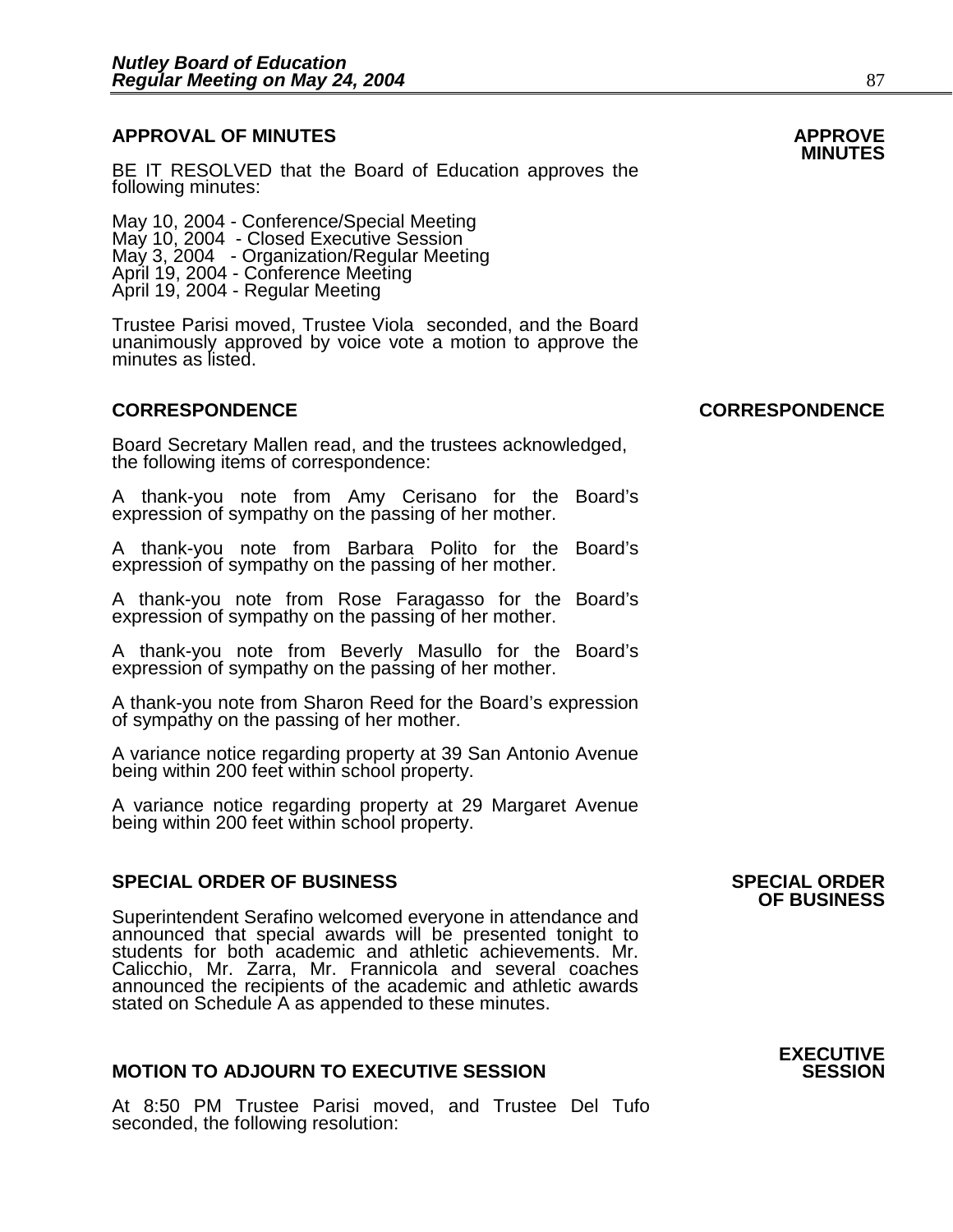WHEREAS, the Board of Education will be discussing matters exempt from public discussion pursuant to N.J.S.A. 10:4-12,

NOW, THEREFORE, BE IT RESOLVED that the Board of Education recess to closed executive session at this time in the conference room to discuss personnel, and

BE IT FURTHER RESOLVED that the results of the discussions will be made public by inclusion on the agenda of a subsequent meeting of the Board of Education or when the reasons for discussing such matters in closed session no longer exist.

The motion was unanimously approved by voice vote.

#### **RECONVENE MEETING RECONVENE**

At 9:55 p.m. Trustee Casale moved, Trustee Parisi seconded and the Board unanimously approved by voice vote a motion to reconvene the open public meeting.

#### **SUPERINTENDENT'S REPORT SUPT'S REPORT**

Dr. Serafino presented the Superintendent's Report dated May 24, 2004 , Schedule A, which is appended to the minutes of this meeting, and briefly summarized its contents.

#### **BOARD SECRETARY'S REPORT**

Board Secretary Mallen presented the Board Secretary's Report dated May 24, 2004 as listed on the agenda.

Mr. Mallen said that on Resolution 7 - Approval of Change Order for High School Science Lab Rehabilitation & Improvements the numbers of the change order should read Change Order # 3 through Change Order #6 not Change Order # 1 and Change Order #2. The error was noted and will be reflected in these minutes.

### **HEARING OF CITIZENS (Resolutions Only) HEARING OF CITIZENS**

At this time, President Alamo opened this meeting to members of the attending public for comments and/or concerns regarding the resolutions to be voted upon in tonight's agenda.

Several parents and staff expressed their feelings regarding Resolution 44 - Transfer of Personnel.

Hearing no further comments President Alamo closed this portion of the meeting.

**BOARD SECRETARY'S**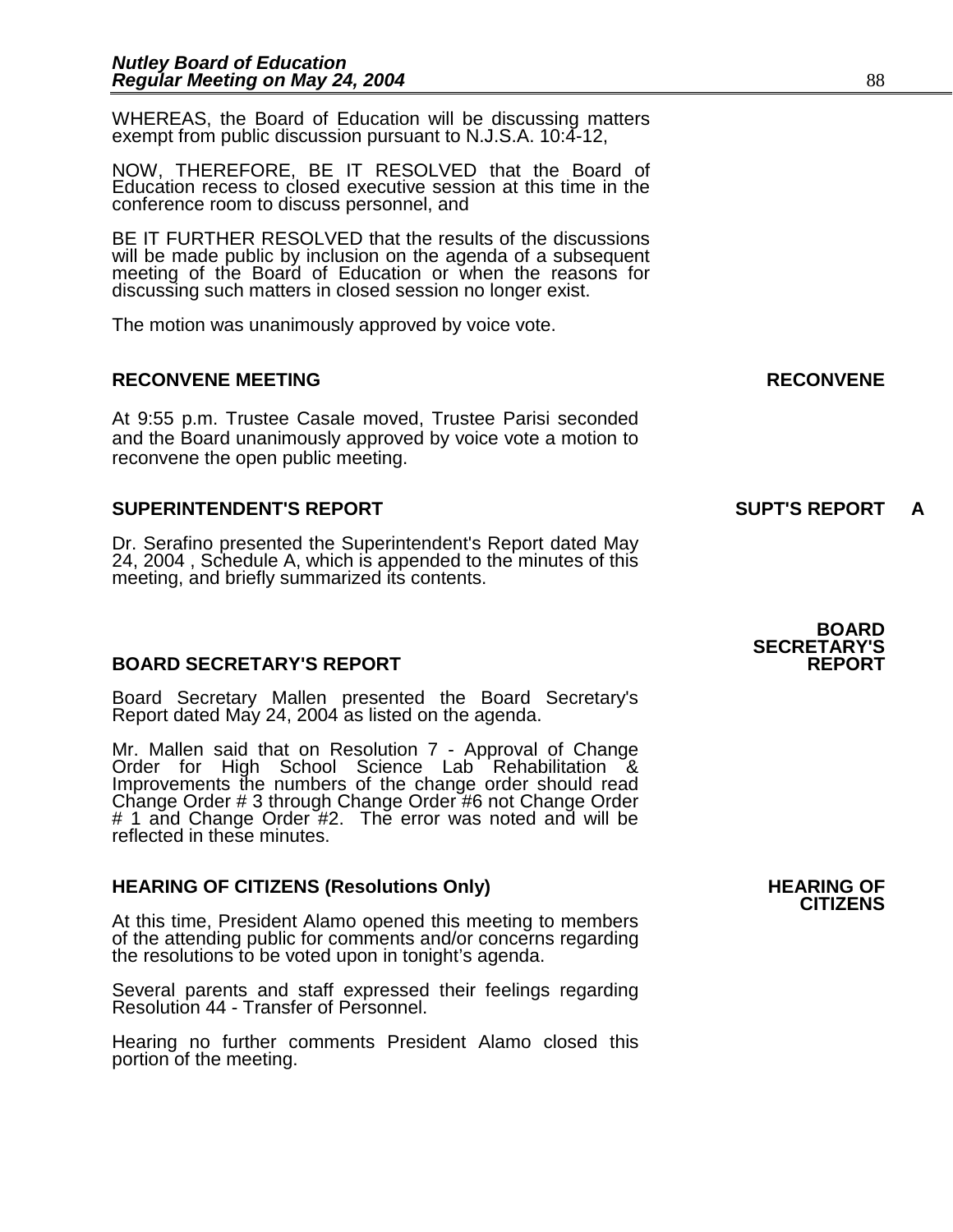### **SUPERINTENDENT'S RESOLUTIONS SUPT'S RESOLUTIONS**  Trustee Del Tufo moved, and Trustee Cafone seconded, a motion that the Board approves the Superintendent's Resolutions numbers 1 through 29 as listed below. The Superintendent's Resolutions 1 through 29 were unanimously approved by roll call vote with the following exceptions: 1. Trustee Olivo abstained on Resolution 23 - Extra Compensation. **RETIRE**  1. RETIREMENT - Bus Aide **AIDE**  BE IT RESOLVED that the Board of Education approves the acceptance of the resignation, for reasons of retirement, of Mrs. Patricia Rothenberger, bus aide, effective July 1, 2004. **RESIGN**  2. RESIGNATION – Teacher **TEACHER** BE IT RESOLVED that the Board of Education accepts the resignation of Mrs. Susan L. Dingwell, elementary teacher, effective July 1, 2004. **ABOLISH**

#### 3. **ABOLISH POSITION – Business Department Head POSITION**

BE IT RESOLVED that the Board of Education approves the elimination and abolishment of the position of Business Department Head, effective July 1, 2004.

#### 4. **ESTABLISH POSITION POSITION**

BE IT RESOLVED that the Board of Education approves to establish the position of K-12 Coordinator of Business/Technical Education, effective July 1, 2004.

#### **5. APPOINTMENTS – Teacher Substitutes**

BE IT RESOLVED that the Board of Education approves the appointments of the teacher substitutes listed on the attached Schedule B dated May 24, 2004 for the 2003-04 school year.

#### 6. **APPOINTMENTS – BOE Extended Day EXTEND DAY Summer Program – 2004**

BE IT RESOLVED that the Board of Education approves the appointments of the School Age Extended Day Summer Program employees listed on the attached Schedule C, at the salaries indicated.

**ESTABLISH** 

**APPOINT B SUBS** 

**APPOINT C**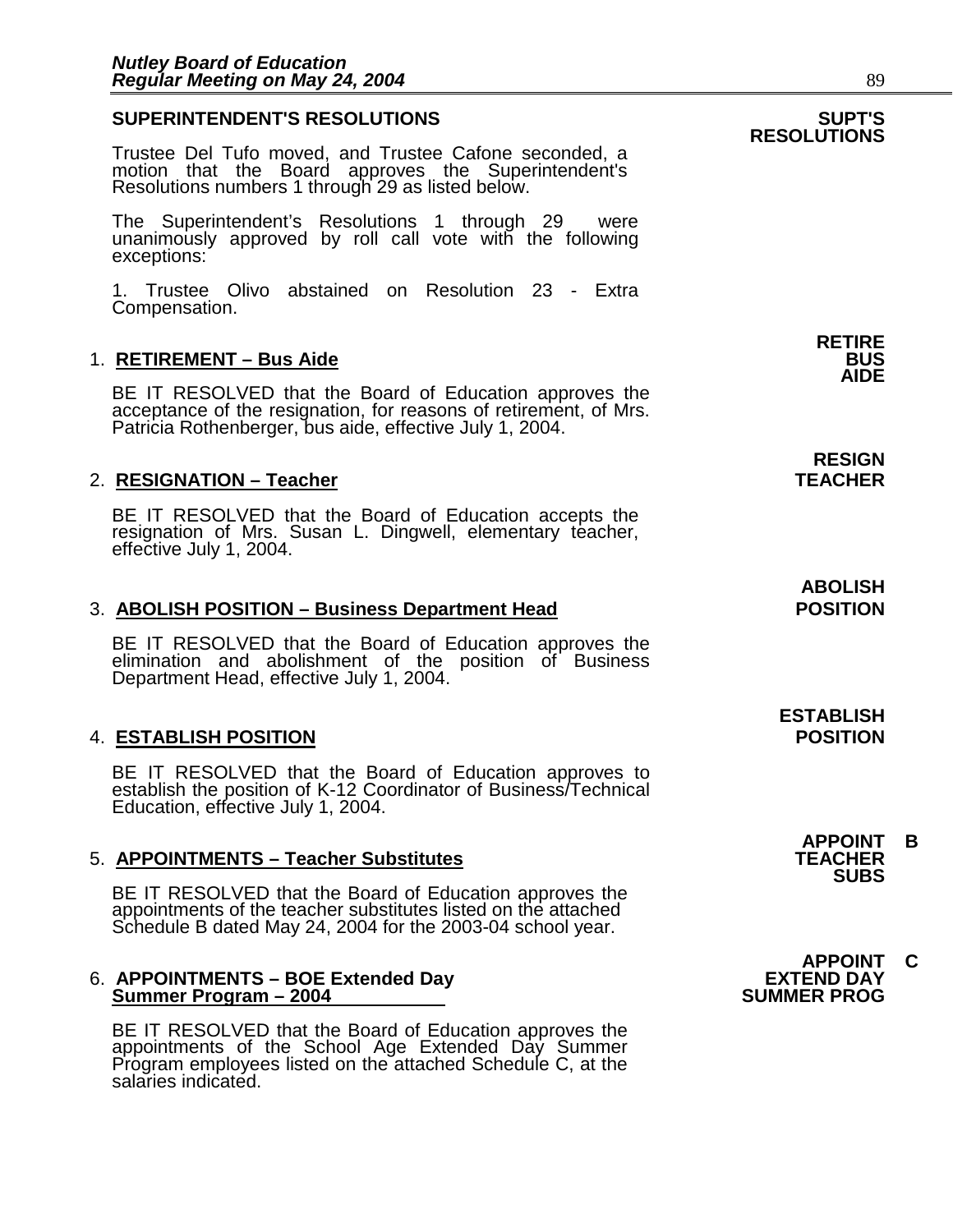### 7. **APPOINTMENT – BOE Extended Day Program Employee EXTEND DAY EMPLOYEE**

BE IT RESOLVED that the Board of Education approves the appointment of the School Age Extended Day Program employee listed below for the 2003-04 school year at the salary indicated:

Substitute Child Instructor (p/t) Hourly Rate

Dana DiGiacomo  $$21.00$ 

#### 8. APPOINTMENT - PROBATIONARY BUS DRIVER

BE IT RESOLVED that the Board of Education approves the appointment of probationary bus driver Charles Baker as a bus driver for the period from June 1, 2004 to August 31, 2004 at the hourly rate of \$13.15-van and \$14.10-bus, which are in accordance with the 2003-04 Transporation Agreement.

#### 9. **APPOINTMENTS - Summer Custodial Employment**

BE IT RESOLVED that the Board of Education approves the following personnel to be employed as summer custodial and grounds employees for the summer of 2004:

| TOT THE SUITHER OF ZUU4.   | <b>Step</b>    | <b>Hourly Rate</b> |
|----------------------------|----------------|--------------------|
| Paul Caranncci             | 1              | \$7.50             |
| Joseph Cimo                | 2              | 8.00               |
| <b>Mike Cook</b>           | $\overline{2}$ | 8.00               |
| Chris De Lorenzo           | 1              | 7.50               |
| <b>Richard Donatiello</b>  | 1              | 7.50               |
| Joseph Donatiello          | 2              | 8.00               |
| <b>Adam Finkelstein</b>    | 1              | 7.50               |
| <b>Mike Finkelstein</b>    | 2              | 8.00               |
| <b>Matthew Fracello</b>    | $\overline{2}$ | 8.00               |
| <b>Brian Kohn</b>          | $\overline{2}$ | 8.00               |
| <b>Jared Krick</b>         | 1              | 7.50               |
| <b>Matthew Lotito</b>      | 2              | 8.00               |
| <b>Steven Mairella</b>     | 1              | 7.50               |
| <b>Matthew Marks</b>       | $\overline{2}$ | 8.00               |
| <b>Richard Rempusheski</b> | 1              | 7.50               |
| <b>Robert Tarquini</b>     | $\overline{2}$ | 8.00               |
| James Tometa               | 1              | 7.50               |
| James Toppeta              | 1              | 7.50               |
| Andrew Van Horn            | 1              | 7.50               |
| <b>Steve Weingartner</b>   | 2              | 8.00               |

**APPOINT DRIVER** 

### **APPOINT CUSTODIAL**

# **APPOINT**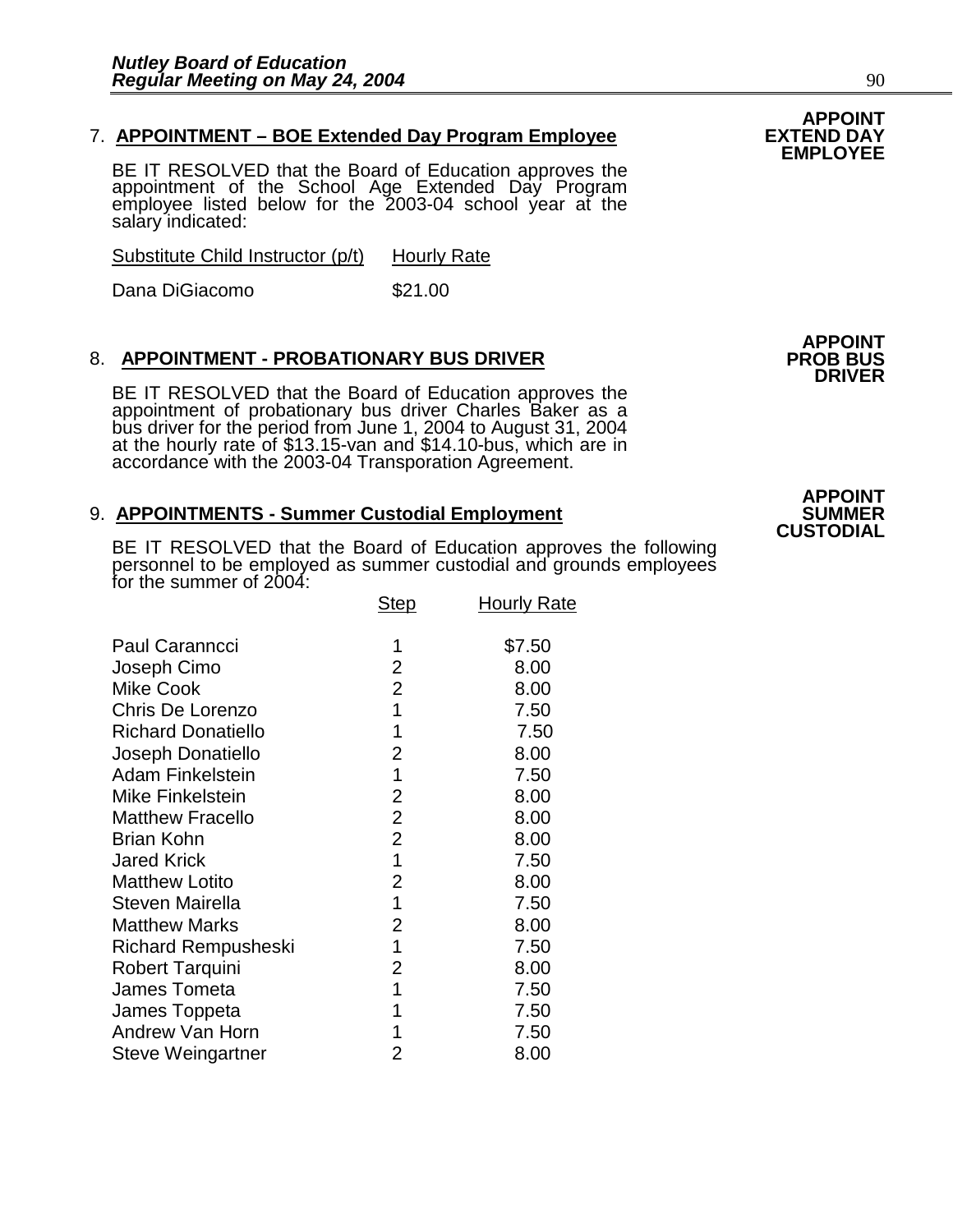#### 10. **APPOINTMENT – Affirmative Action Officer**

BE IT RESOLVED, pursuant to Policy No. 102 (2260), that the Board of Education approves the appointment of Dr. James S. Vivinetto as Affirmative Action Officer for the Nutley School District for the 2004-05 school year.

#### 11. **APPOINTMENT - Section 504 Coordinator**

BE IT RESOLVED, pursuant to Policy No. 104 (1510), that the Board of Education approves the appointment of Dr. James S. Vivinetto as Section 504 Coordinator for the Nutley School District for the 2004-05 school year.

#### 12. **APPOINTMENTS - Summer Employment**

BE IT RESOLVED that the Board of Education approves the following personnel to be permitted to work during the summer of 2004 as follows:

| Mrs. Sheryl Ives                                            | <b>High School Librarian</b><br>1 week                        |
|-------------------------------------------------------------|---------------------------------------------------------------|
| Mrs. Suzanne Peters                                         | Secretary (Athletic Department)<br>eight (8) days             |
| <b>Guidance Counselors</b><br><b>High School</b>            | 2 days after school closing<br>2 days prior to school opening |
| <b>Guidance Counselors</b><br><b>Franklin Middle School</b> | 2 days after school closing<br>2 days after school opening    |

## 13. **APPOINTMENTS – Nutley Electronics & Technology**<br>Team (NETT)

BE IT RESOLVED that the Board of Education approves the following student appointments for the Nutley Electronics & Technology Team (NETT) for the 2004-05 school year at a salary rate of \$7.50 per hour:

Christine Buenafe Jennifer Del Polito Matthew Lotito Alex Rose Anthony Stanziano

## 14. **APPOINTMENTS - Transportation Substitute Drivers and SUB DRIVERS Aides & AIDES**

BE IT RESOLVED that the Board of Education approves the following substitute drivers and aides for the 2004-05 school year:

**APPOINT<br>SUB DRIVERS** 

**APPOINT COORDINATOR** 

**APPOINT EMPLOYMENT** 

> **APPOINT NETT**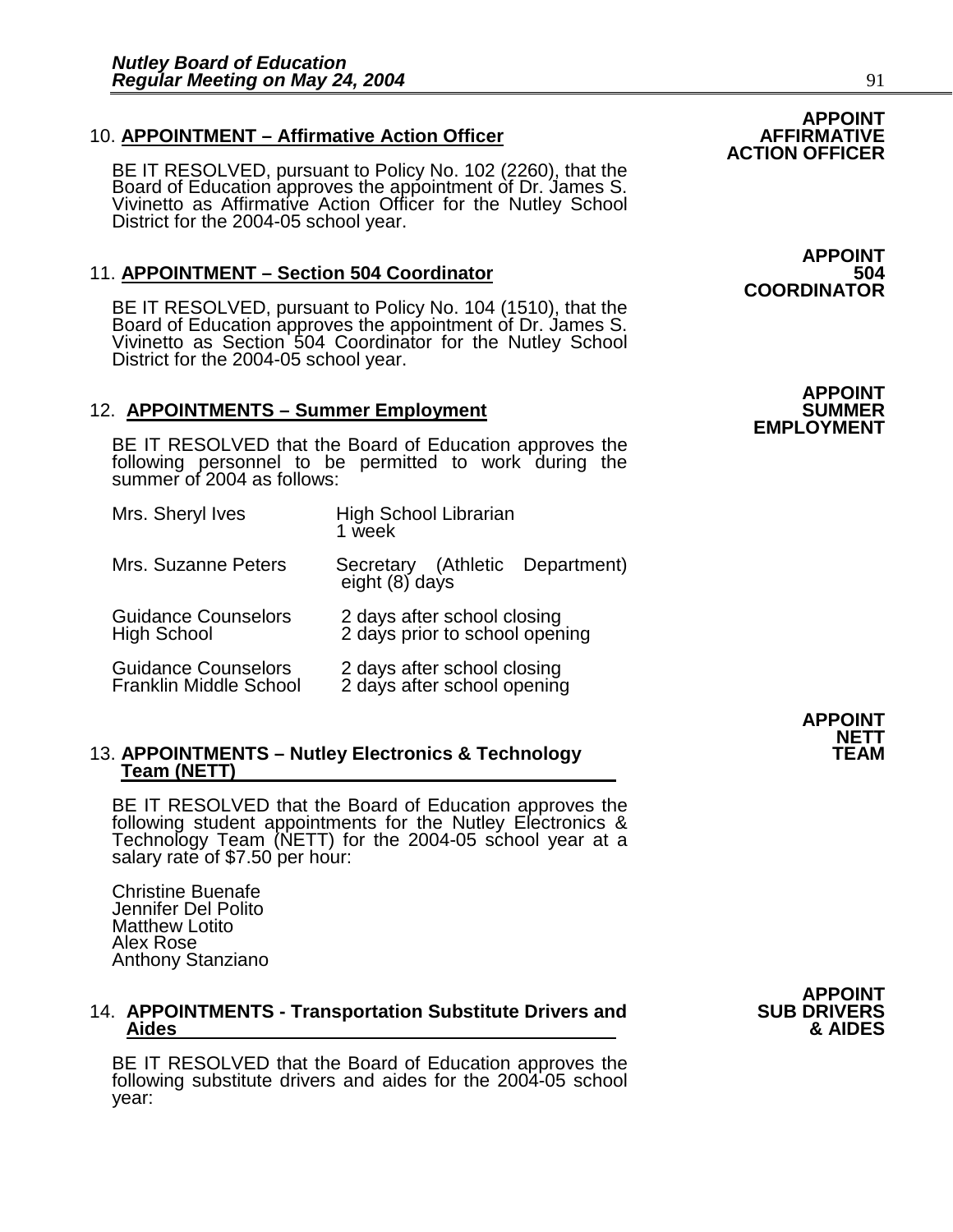#### **DRIVERS**

Azzerello, Charlie Baker, Charles Dwyer, Joseph Festa, Tom Fugazzi, Joseph Gamba, Phyllis Lobay, William Lucivero, Nicholas Oliveti, Fosco Pastena, Silvio\* Salvadore, Henry Smith, Donald Ugilarolo, Nicholas

#### **AIDES**

Angelo, Natalie \* Bianchi, Susan Esposito, Jennie Fucetola, Ellen Gabriele, Kathy Gingerelli, Betty Gill, Angela Ismalito, Antonia Picciano, Irene Rosamilia, Dolores Sedor, Anne Stevens, Jennie

\*BE IT FURTHER RESOVLED, That the Board approves the applications for emergent hiring as per the state criminal review.

#### **15. APPOINTMENTS - CAFETERIA SUBSTITUTES**

BE IT RESOLVED that the Board of Education approves the following cafeteria substitutes for the 2004-05 school year:

Barbara Bartell Cotilda Cifelli Diane DeKenipp Maria DePiro Jenny Esposito Ellen Fucetola Dolly Ross Caról Salvatoriello Jennie Stevens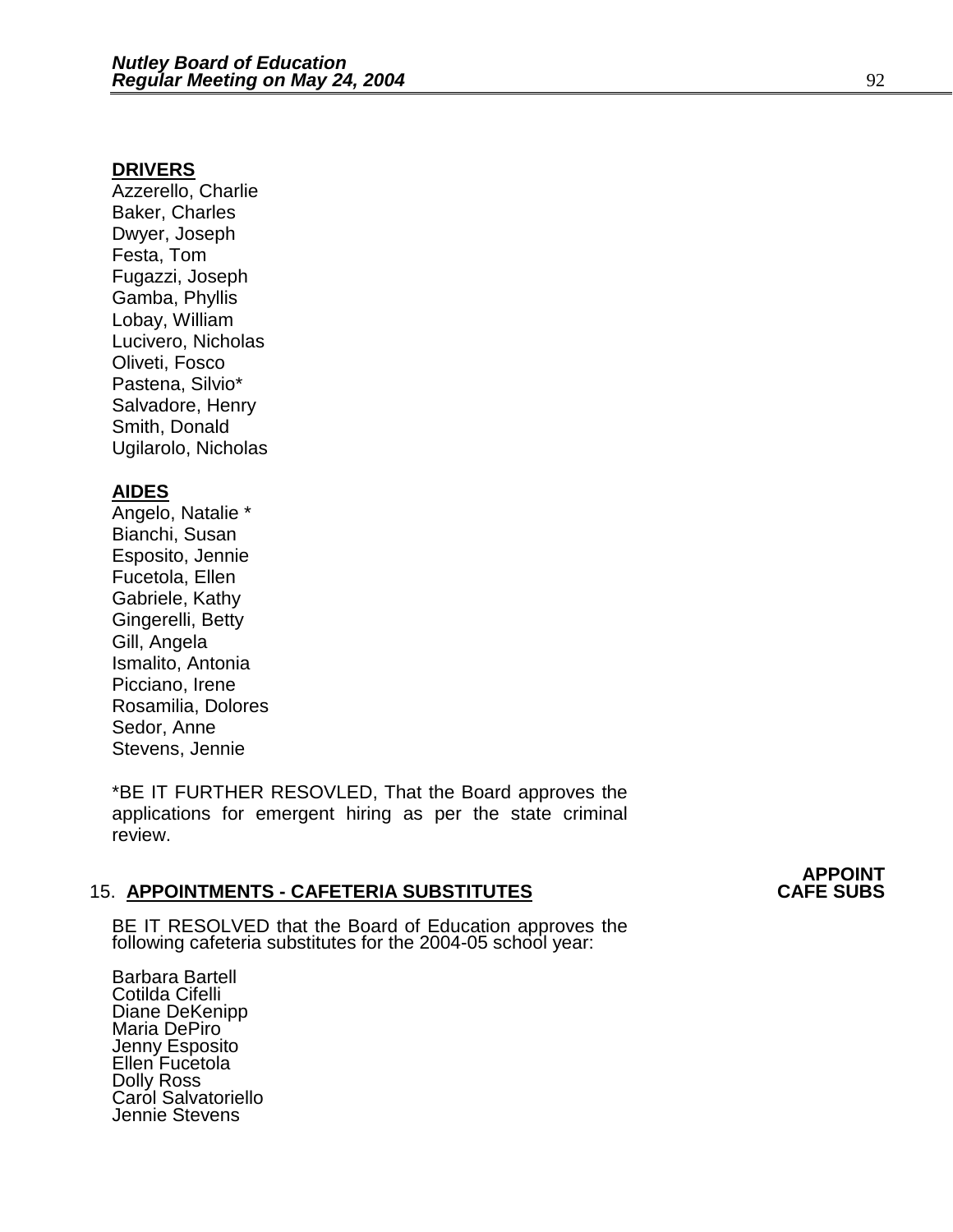#### **16. APPOINTMENTS – Substitutes**

BE IT RESOLVED that the Board of Education approves the following substitutes for the 2003-04 school year:

Secretarial/School Aide Andrea Beck

**School Aide** Lee Ann Davis Magdalena Munoz Jacquelyn P. Searle

Bus Driver

\*Donald Smith \*Silvio Pastena

Bus Aide Natalie Angelo

**Custodial** John Zarro

\*BE IT FURTHER RESOLVED that the Board approves the application for emergent hiring as per the state criminal review procedure.

#### 17. **REAPPOINTMENTS - Professional Staff**

BE IT RESOLVED that the Board of Education approves the reappointment of the professional staff listed on the attached Schedule E for the 2004-05 school year on the salary guide at the classification, step and annual salary as indicated in accordance with the 2004-05 Teachers' Salary Guide.

### 18. **REAPPOINTMENTS – Secretarial/Clerical Personnel SEC./CLERICAL PERSONNEL**

BE IT RESOLVED that the Board of Education approves the reappointment of the personnel listed on the attached Schedule F for the 2004-05 school year at the salaries agreed upon and in accordance with the group, step and annual salary as indicated in accordance with the 2004-05 Secretarial Salary Guide.

#### 19. **REAPPOINTMENTS – Buildings and Grounds Personnel**

BE IT RESOLVED that the Board of Education approves the reappointment of the buildings and grounds personnel listed on the attached Schedule H for the 2004-05 school year at the salaries to be agreed upon on conclusion of salary negotiations. In the interim between July 1 and the time said negotiations are successfully concluded, the 2003-04 salaries shall be paid.

**REAPPOINT E** 

**REAPPOINT F<br>SEC./CLERICAL** 

 **REAPPOINT H PERSONNEL**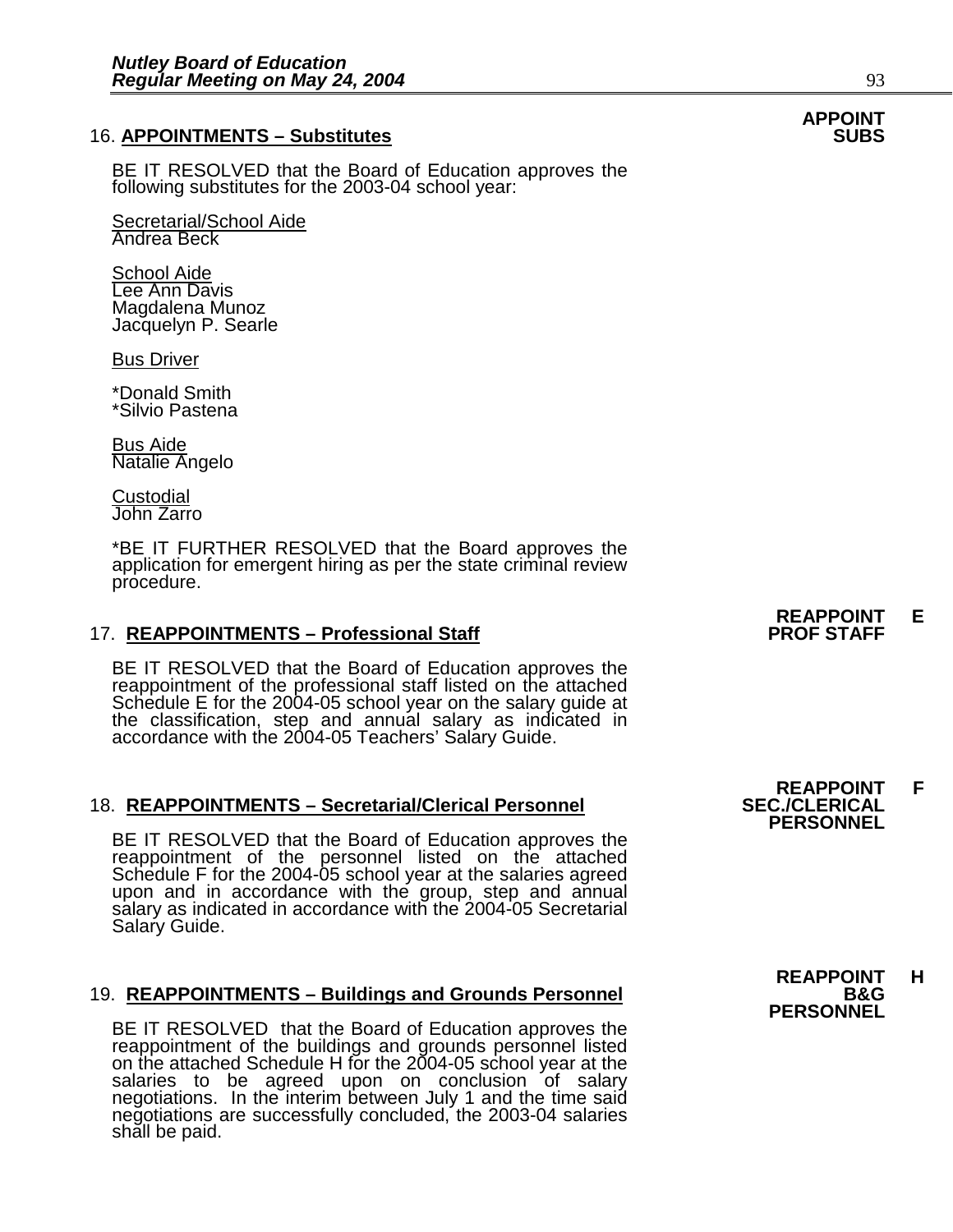### 20. **REAPPOINTMENTS - Transportation Personnel**

BE IT RESOLVED that the Board of Education approves the reappointment of the transportation personnel listed on the attached Schedule I for the 2004-05 school year in accordance with the 2004-05 Pupil Transportation Salary Guide.

#### 21. **REAPPOINTMENTS - Cafeteria Personnel**

BE IT RESOLVED that the Board of Education approves the reappointment of the cafeteria personnel listed on the attached Schedule J for the 2004-05 school year in accordance with the 2004-05 Cafeteria Salary Guide.

#### 22. **APPROVAL - Cafeteria Calendar**

BE IT RESOLVED that the Board of Education approves the adoption of the attached Cafeteria Calendar Schedule K for the 2004-05 school year.

#### 23. **EXTRA COMPENSATION COMP**

BE IT RESOLVED that the Board of Education approves the following personnel be paid extra compensation in the amounts indicated for services rendered:

#### **REVIEW OF SOCIAL STUDIES CURRICULUM – K-3 – March 27, 2004**

| \$86.60 |
|---------|
| 86.60   |
| 86.60   |
| 86.60   |
| 86.60   |
| 126.00  |
| 86.60   |
| 86.60   |
|         |

#### **PAYMENT FOR AFFIRMATIVE ACTION COMMITTEE – 2003-04 School Year**

| \$28.79 |
|---------|
| 57.58   |
| 86.37   |
| 86.37   |
| 57.58   |
| 57.58   |
| 28.79   |
| 86.37   |
| 86.37   |
|         |

**REAPPOINT I PERSONNEL** 

**REAPPOINT J PERSONNEL** 

**APPROVE K CALENDAR** 

 **EXTRA**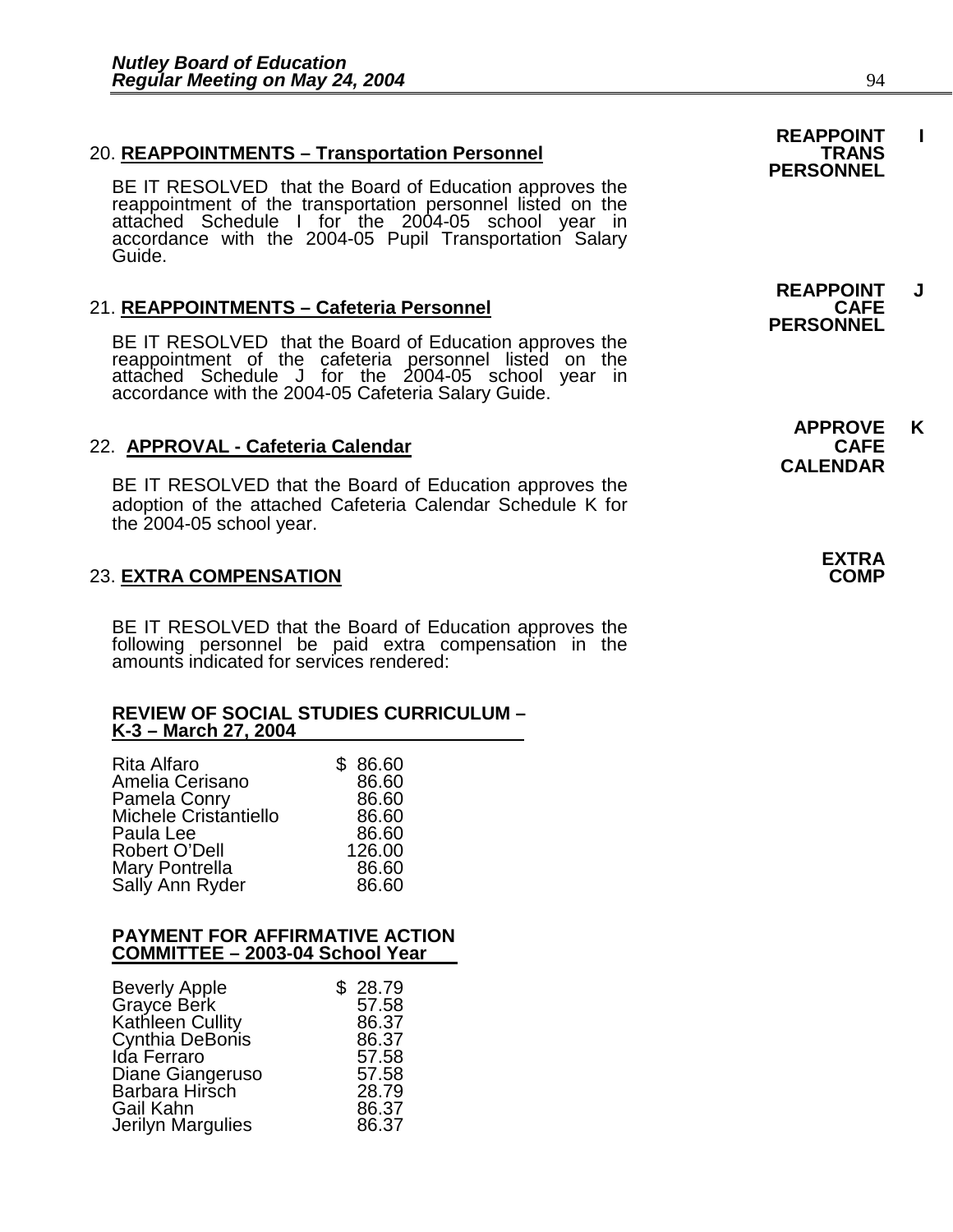| Nikola Markovic         | 57.58 |
|-------------------------|-------|
| Marietta O'Brien        | 86.37 |
| Robert O'Dell           | 86.37 |
| <b>Michael Robinson</b> | 57.58 |
| James Ryan              | 57.58 |
| Phillip Siculietano     | 57.58 |

#### **PAYMENT FOR P.A.T. COMMITTEE April 14 and May 6, 2004**

| \$103.92 |
|----------|
| 51.96    |
| 103.92   |
| 103.92   |
| 103.92   |
|          |

#### **PAYMENT FOR EARLY ADMISSION TESTING – May 15, 2004**

| <b>Donald DiGiovine</b> | \$259.48 |
|-------------------------|----------|
| Barbara Hirsch          | 268.68   |
| Steven Parigi           | 251.68   |

#### **HEALTH DYNAMICS CLASSES – Month of April, 2004**

Rose Cioffi **\$250.00** 

### **MENTORING OF NOVICE TEACHERS**

| Patricia Adubato          | \$155.50 |
|---------------------------|----------|
| <b>Edward Annett</b>      | 311.00   |
| Kent Bania                | 311.00   |
| <b>Rachel Daly</b>        | 311.00   |
| <b>Cynthia DeBonis</b>    | 311.00   |
| Patricia Griffin          | 311.00   |
| Patricia Isabella         | 155.50   |
| Lawrence Jinks            | 566.00   |
| Paula Kasner              | 311.00   |
| Marianne Marcantonio      | 311.00   |
| Anita McDonald            | 155.50   |
| Susan Neri                | 311.00   |
| Lorraine Restel           | 155.50   |
| <b>Richard SanFillipo</b> | 311.00   |
| Michael Viteritto         | 311.00   |

### **CAT PROGRAM – Spring, 2004**

| <b>Christina Chmiel</b> | \$1,420.24 |
|-------------------------|------------|
| Nicole Crowe            | 1,316,32   |
| Helen Doyle-Marino      | 1,281.68   |
| Tracy Egan              | 1,247.04   |
| Mary Giordano           | 1,385.60   |
| <b>Katianne Gratz</b>   | 1,870.56   |
| <b>Suzanne Hagert</b>   | 1,385.60   |
| Barbara Hirsch          | 1,915.20   |
| Angelica Marra          | 1,420.24   |
| Denise Mazza            | 1,870.56   |
| Dennis Pandolfi         | 1,628.08   |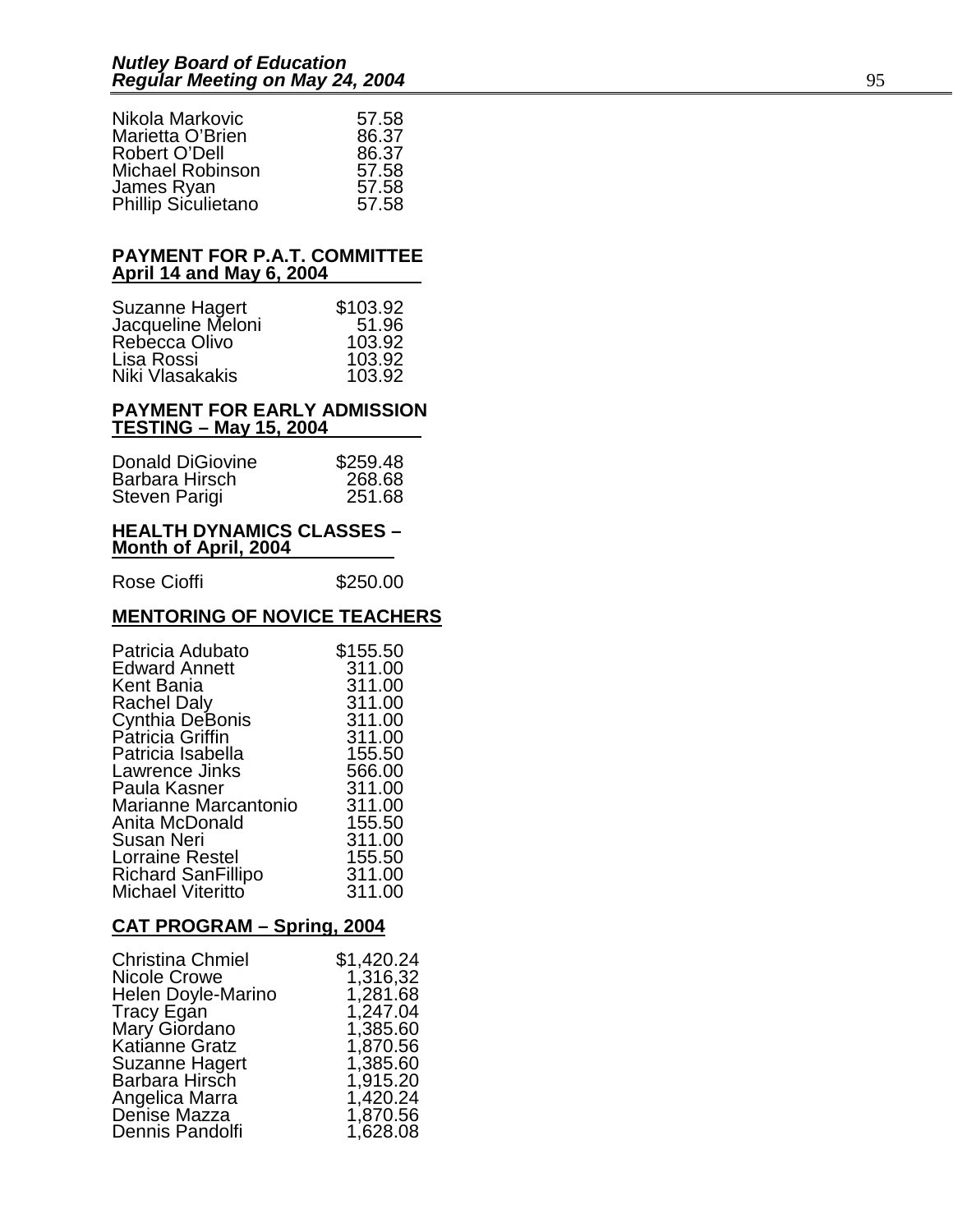| Louis SanGiovanni               | 1,628.08 |
|---------------------------------|----------|
| Janice Schoem                   | 1,437.56 |
| Margit Smith                    | 1,385.60 |
| Jill Sorensen                   | 1,420.24 |
| Maria Strumolo                  | 1,385.60 |
|                                 | 1,454.88 |
| Nancy Thunell<br>Joanne Tibaldo | 1,506.84 |
| Robert Topolski, Jr.            | 1,870.56 |
| Veronica Żoltowski              | 1,108.48 |

#### **SUBSTITUTES**

| Karen SanGiovanni | 415.68 |
|-------------------|--------|
| Nicholas Norcia   | 138.56 |
| Joseph Zarra      | 201.60 |
| Cynthia Healy     | 201.60 |

#### **CENTRAL DETENTION COVERAGE – April, 2004**

#### High School

| AnneMarie Kowalski<br><b>Cheryl Rossillo</b><br>Cheryl Rowe<br>Peggy Rucinski<br>Lisa Vallo | \$<br>93.85<br>75.08<br>93.85<br>18.77<br>56.31 |
|---------------------------------------------------------------------------------------------|-------------------------------------------------|
| <b>Franklin School</b>                                                                      |                                                 |
| Joseph Cappello<br>Tracy Egan<br>Louis Manganiello<br>Luann Zullo                           | 168.93<br>131.39<br>93.85<br>18.77              |

#### **SATURDAY MORNING SUSPENSIONS – April, 2004**

| <b>High School</b>                  |                |
|-------------------------------------|----------------|
| Lisa Vallo                          | \$156.90       |
| <b>Franklin School</b>              |                |
| Jennifer Ambrose<br>Joseph Cappello | 78.45<br>78.45 |

#### 24. **PAYMENT FOR EXTRA-CURRICULAR ACTIVITIES EXTRA-CURR 2003-04 School Year ACTIVITIES**



BE IT RESOLVED that the Board of Education approves payment for professional staff listed on the attached Schedule G for extra-curricular work during the 2003-04 school year.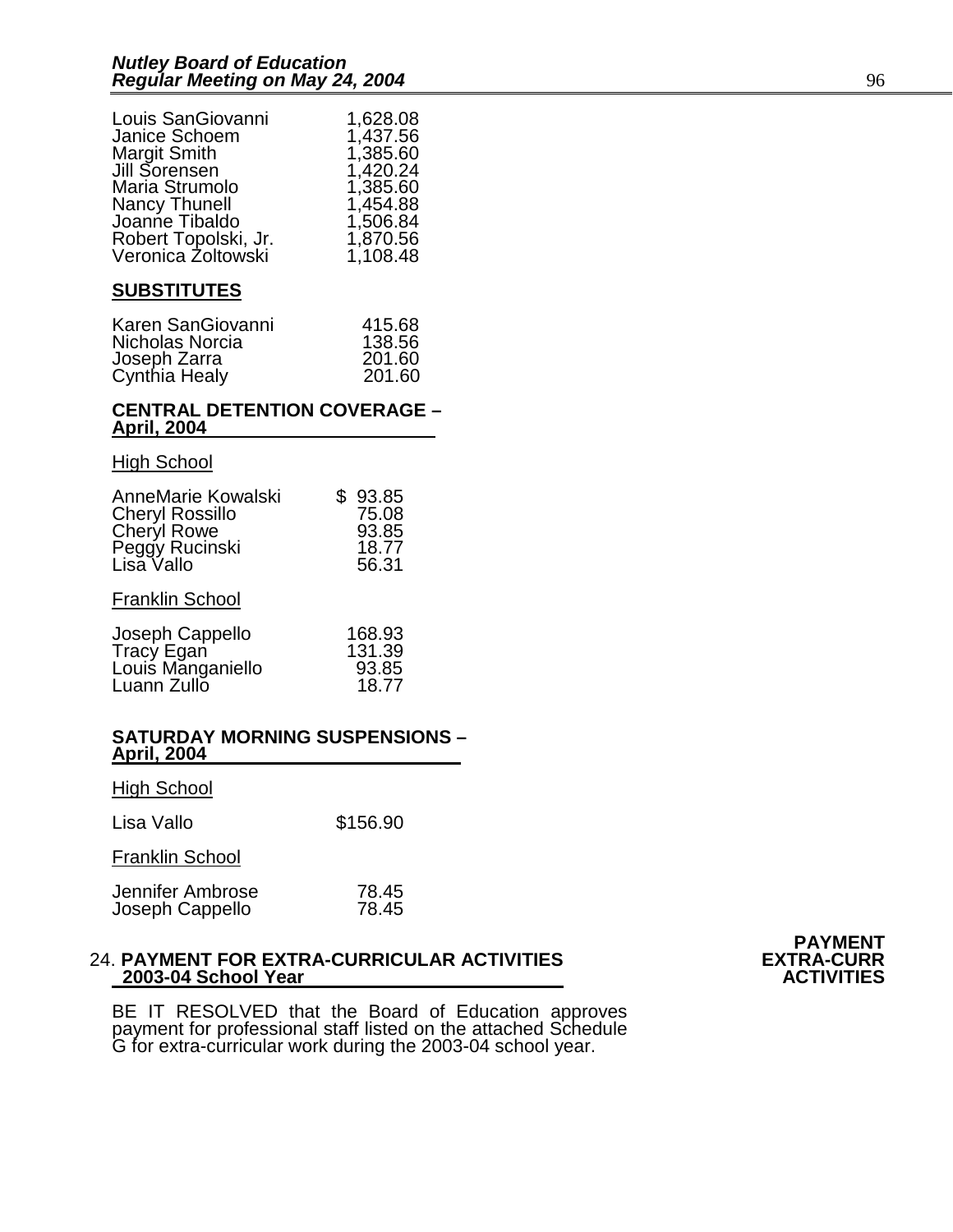#### **25. TUITION STUDENTS**

BE IT RESOLVED that the Board of Education approves enrollment of students on a tuition basis, for the 2004-05 school year, pursuant to existing employment agreements:

| No. of Students | <b>Grade Level</b> |
|-----------------|--------------------|
|                 | 10                 |
|                 |                    |
|                 |                    |

2 4

#### 26. **APPROVAL OF CURRICULUM PROGRAMS PROGRAMS**

BE IT RESOLVED that the Board of Education approves the following curriculum programs presented at the May 14, 2004 conference session:

- 9-12 Business Education Curriculum
- K-12 Family Life Education Curriculum

#### 27. **SPECIAL CLASS PLACEMENT – Educationally CLASS Disabled Students**

| School | No. of | Students Classification Date | Effective | Tuition |
|--------|--------|------------------------------|-----------|---------|
|        |        |                              |           |         |

Allegro School \*1 Pre-K 4/26/04 \$11,666.00 Cedar Knolls, NJ

\*Note: This student is a transfer placement

#### 28. **APPROVE - NEW JERSEY STATE INTERSCHOLASTIC APPROVE ATHLETIC ASSOCIATION**

BE IT RESOLVED that the Board of Education approves the continuation of its membership in the New Jersey State Interscholastic Athletic Association for the 2004-05 school year. year. **WAIVER** 

### 29. **WAIVER APPLICATION TO ALLOW FOR EMERGENT HIRING HIRING OF APPLICANTS FOR A COUNTY SUBSTITUTE**<br>CREDENTIAL

WHEREAS, N.J.A.C. 6A:9-6.5c requires that all candidates for a county substitute credential submit a criminal history qualification letter from the Criminal History Review Unit prior to issuance of the credential by the county superintendent,

WHEREAS, the pool of credentialed substitute teachers and coaches is often inadequate to meet the needs of the district, and

**EMERGENT<br>HIRING** 

## **TUITION**

**APPROVE CURRICULUM** 

**SPECIAL SECTION CONTROL**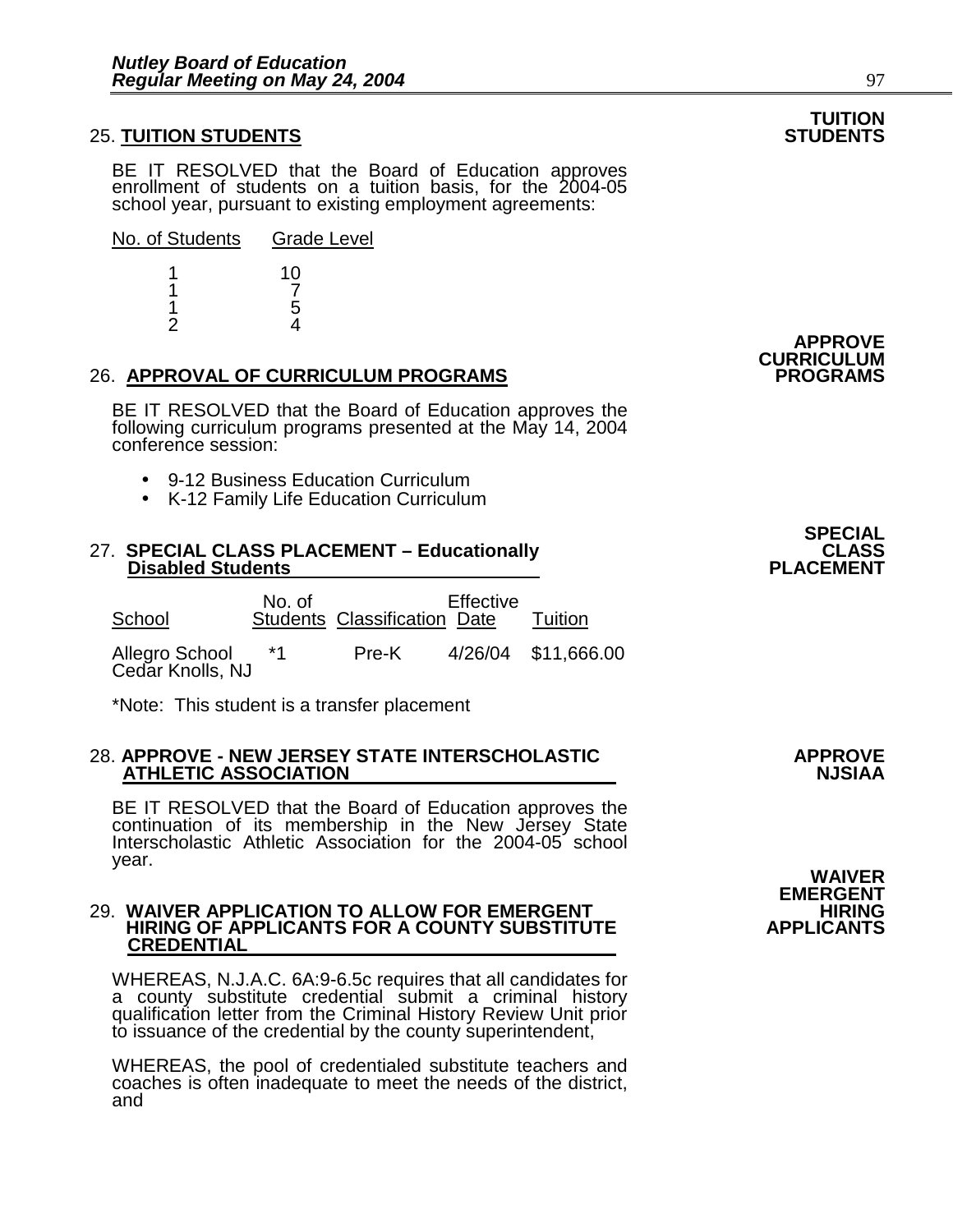WHEREAS, N.J.S.A. 18A:6-7.1c provides a process for hiring of all other candidates for employment on an emergent basis,

NOW, THEREFORE, BE IT RESOLVED, That the Board of Education of the Township of Nutley request from the New Jersey Department of Education a waiver from the requirements of N.J.A.C. 6A:9-6.5c that would extend to county substitute credential applicants the use of the emergent hiring process available to all other candidates for

employment that are awaiting the completion of the criminal history records check.

The following Superintendent's Resolutions 30 through 38 were unanimously approved by roll call vote.

#### 30. **Testimonial - School Aide Mrs. Elaine Carson TESTIMONIALS**

Trustee Reilly moved, and Trustee Cafone seconded the following resolution:

Whereas, Mrs. Elaine Carson has tendered her resignation as school aide, effective July 1, 2004 and has signified her intention of retiring from active service, and

WHEREAS, Mrs. Carson has worked in the Nutley Public Schools for a period of nineteen years, and

WHEREAS, through the years Mrs. Carson has exemplified the finest qualities as school aide at all times,

NOW, THEREFORE, BE IT RESOLVED, That the Board of Education expresses to Mrs. Carson its deep appreciation of her long and faithful service and extends to her its best wishes for continued health and happiness, and

BE IT FURTHER RESOLVED, That this resolution be made a part of the minutes of this meeting and a copy presented to Mrs. Carson.

#### 31. **TESTIMONIAL – Teacher Mr. Peter D'Angelo**

Trustee Casale moved, and Trustee Cafone seconded the following resolution:

Whereas, Mr. Peter D'Angelo has tendered his resignation as music teacher, effective July 1, 2004 and has signified his intention of retiring from active service, and

WHEREAS, Mr. D'Angelo has taught in the Nutley Public Schools for a period of eighteen years, and

WHEREAS, through the years Mr. D'Angelo has exemplified the finest qualities of the teaching profession at all times.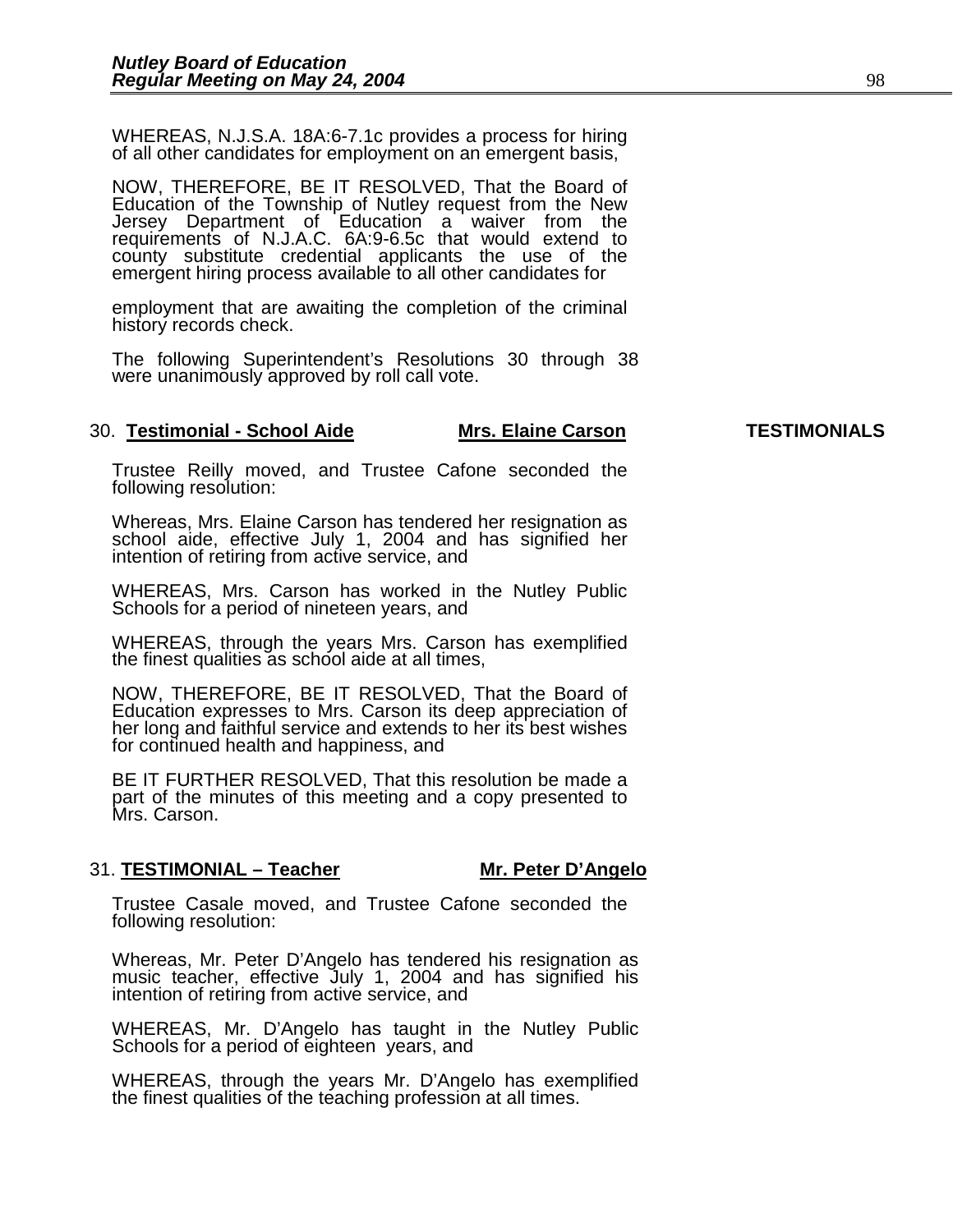NOW, THEREFORE, BE IT RESOLVED, That the Board of Education expresses to Mr. D'Angelo its deep appreciation of his long and faithful service and extends to him its best wishes for continued health and happiness, and

BE IT FURTHER RESOLVED, That this resolution be made a part of the minutes of this meeting and a copy presented to Mr. D'Angelo.

#### 32. **TESTIMONIAL – Teacher Mrs. Nicoletta Graziano**

Trustee Viola moved, and Trustee Parisi seconded the following resolution:

Whereas, Mrs. Nicoletta Graziano has tendered her resignation as high school teacher, effective July 1, 2004 and has signified her intention of retiring from active service, and

WHEREAS, Mrs. Graziano has taught in the Nutley Public Schools for a period of twenty-five years, and

WHEREAS, through the years Mrs. Graziano has exemplified the finest qualities of the teaching profession at all times.

NOW, THEREFORE, BE IT RESOLVED, That the Board of Education expresses to Mrs. Graziano its deep appreciation of her long and faithful service and extends to her its best wishes for continued health and happiness, and

BE IT FURTHER RESOLVED, That this resolution be made a part of the minutes of this meeting and a copy presented to Mrs. Graziano.

#### 33. **TESTIMONIAL – Teacher Mrs. Jacqueline A. Meloni**

Trustee Del Tufo moved, and Trustee Casale seconded the following resolution:

Whereas, Mrs. Jacqueline A. Meloni has tendered her resignation as Franklin Middle School teacher, effective July 1, 2004 and has signified her intention of retiring from active service, and

WHEREAS, Mrs. Meloni has taught in the Nutley Public Schools for a period of thirty-two years, and

WHEREAS, through the years Mrs. Meloni has exemplified the finest qualities of the teaching profession at all times.

NOW, THEREFORE, BE IT RESOLVED, That the Board of Education expresses to Mrs. Meloni its deep appreciation of her long and faithful service and extends to her its best wishes for continued health and happiness, and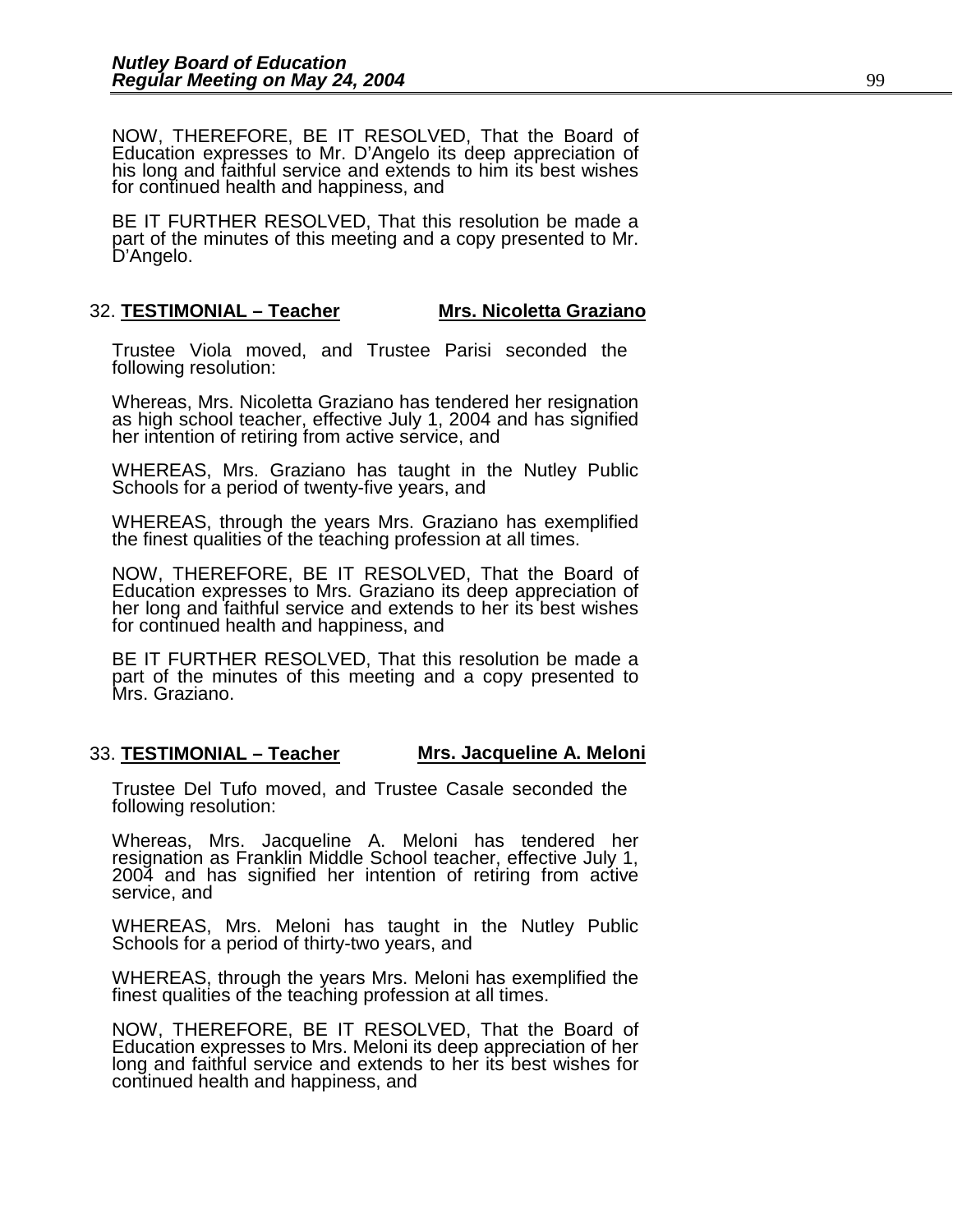BE IT FURTHER RESOLVED, That this resolution be made a part of the minutes of this meeting and a copy presented to Mrs. Meloni.

#### 34. **TESTIMONIAL – Teacher Mrs. Susan P. Rooney**

Trustee Parisi moved, and Trustee Cafone seconded the following resolution:

Whereas, Miss Susan P. Rooney has tendered her resignation as elementary librarian, effective July 1, 2004 and has signified her intention of retiring from active service, and

WHEREAS, Miss Rooney has served as a librarian in the Nutley Public Schools for a period of twenty-three years, and

WHEREAS, through the years Miss Rooney has exemplified the finest qualities of the teaching profession at all times.

NOW, THEREFORE, BE IT RESOLVED, That the Board of Education expresses to Miss Rooney its deep appreciation of her long and faithful service and extends to her its best wishes for continued health and happiness, and

BE IT FURTHER RESOLVED, That this resolution be made a part of the minutes of this meeting and a copy presented to Miss Rooney.

#### 35. **TESTIMONIAL – Teacher Mrs. Bernadette Santoriello**

Trustee Cafone moved, and Trustee Del Tufo seconded the following resolution:

Whereas, Mrs. Bernadette Santoriello has tendered her resignation as elementary school teacher, effective July 1, 2004 and has signified her intention of retiring from active service, and

WHEREAS, Mrs. Santoriello has taught in the Nutley Public Schools for a period of twenty years, and

WHEREAS, through the years Mrs. Santoriello has exemplified the finest qualities of the teaching profession at all times.

NOW, THEREFORE, BE IT RESOLVED, That the Board of Education expresses to Mrs. Santoriello its deep appreciation of her long and faithful service and extends to her its best wishes for continued health and happiness, and

BE IT FURTHER RESOLVED, That this resolution be made a part of the minutes of this meeting and a copy presented to Mrs. Santoriello.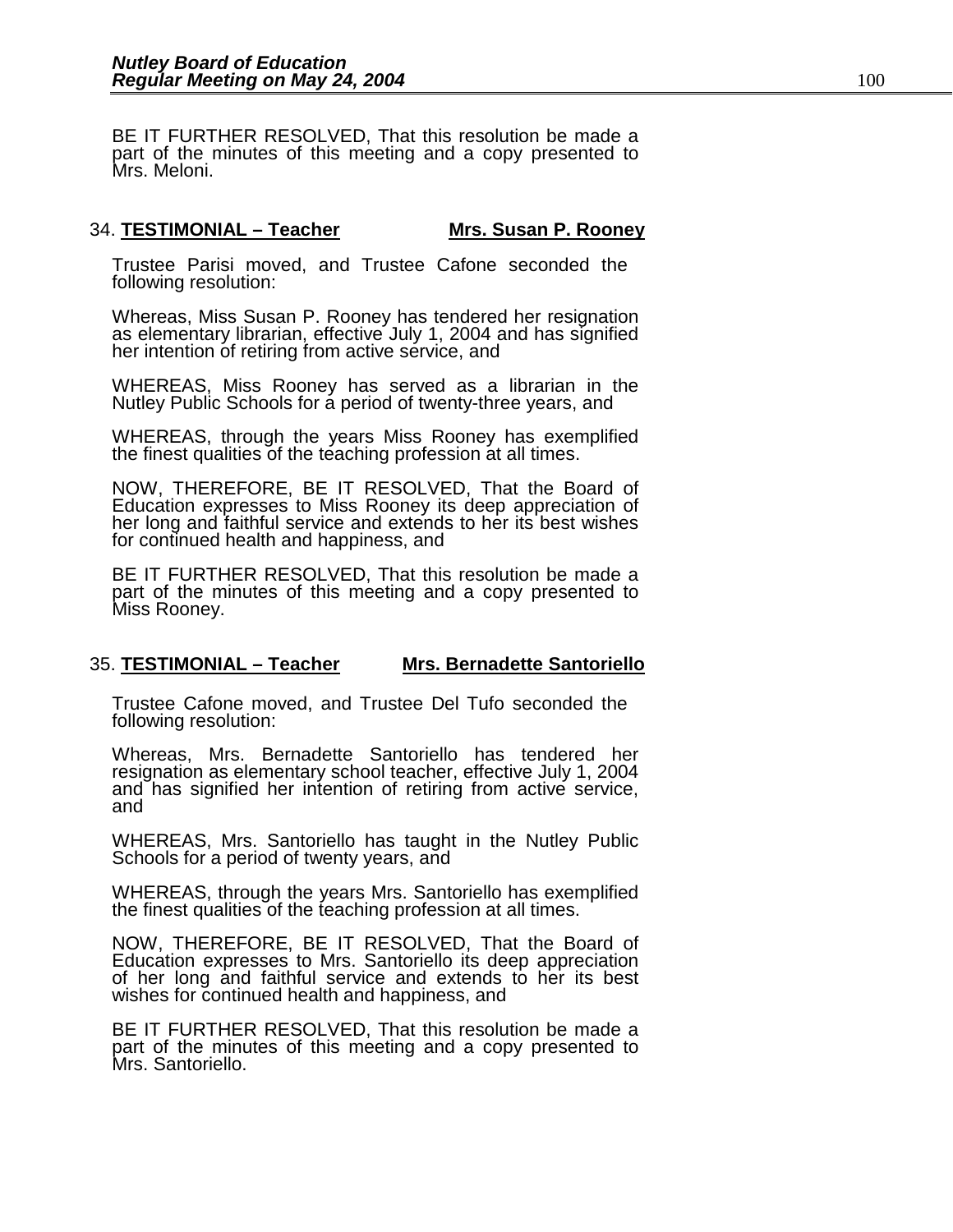#### 36. **TESTIMONIAL – Teacher Mr. Walter Sautter**

Trustee Restaino moved, and Trustee Del Tufo seconded the following resolution:

Whereas, Mr. Walter Sautter has tendered his resignation as high school teacher, effective July 1, 2004 and has signified his intention of retiring from active service, and

WHEREAS, Mr. Sautter has taught in the Nutley Public Schools for a period of thirty-seven years, and

WHEREAS, through the years Mr. Sautter has exemplified the finest qualities of the teaching profession at all times.

NOW, THEREFORE, BE IT RESOLVED, That the Board of Education expresses to Mr. Sautter its deep appreciation of his long and faithful service and extends to him its best wishes for continued health and happiness, and

BE IT FURTHER RESOLVED, That this resolution be made a part of the minutes of this meeting and a copy presented to Mr. Sautter.

#### 37. **TESTIMONIAL – Instructional Aide Mrs. Gloria Yanuzzelli**

Trustee Olivo moved, and Trustee Parisi seconded the following resolution:

Whereas, Mrs. Gloria Yanuzzelli has tendered her resignation as instructional aide, effective July 1, 2004 and has signified her intention of retiring from active service, and

WHEREAS, Mrs. Yanuzzelli has worked in the Nutley Public Schools for a period of fifteen years, and

WHEREAS, through the years Mrs. Yanuzzelli has exemplified the finest qualities as instructional aide at all times.

NOW, THEREFORE, BE IT RESOLVED, That the Board of Education expresses to Mrs. Yanuzzelli its deep appreciation of her long and faithful service and extends to her its best wishes for continued health and happiness, and

BE IT FURTHER RESOLVED, That this resolution be made a part of the minutes of this meeting and a copy presented to Mrs. Yanuzzelli.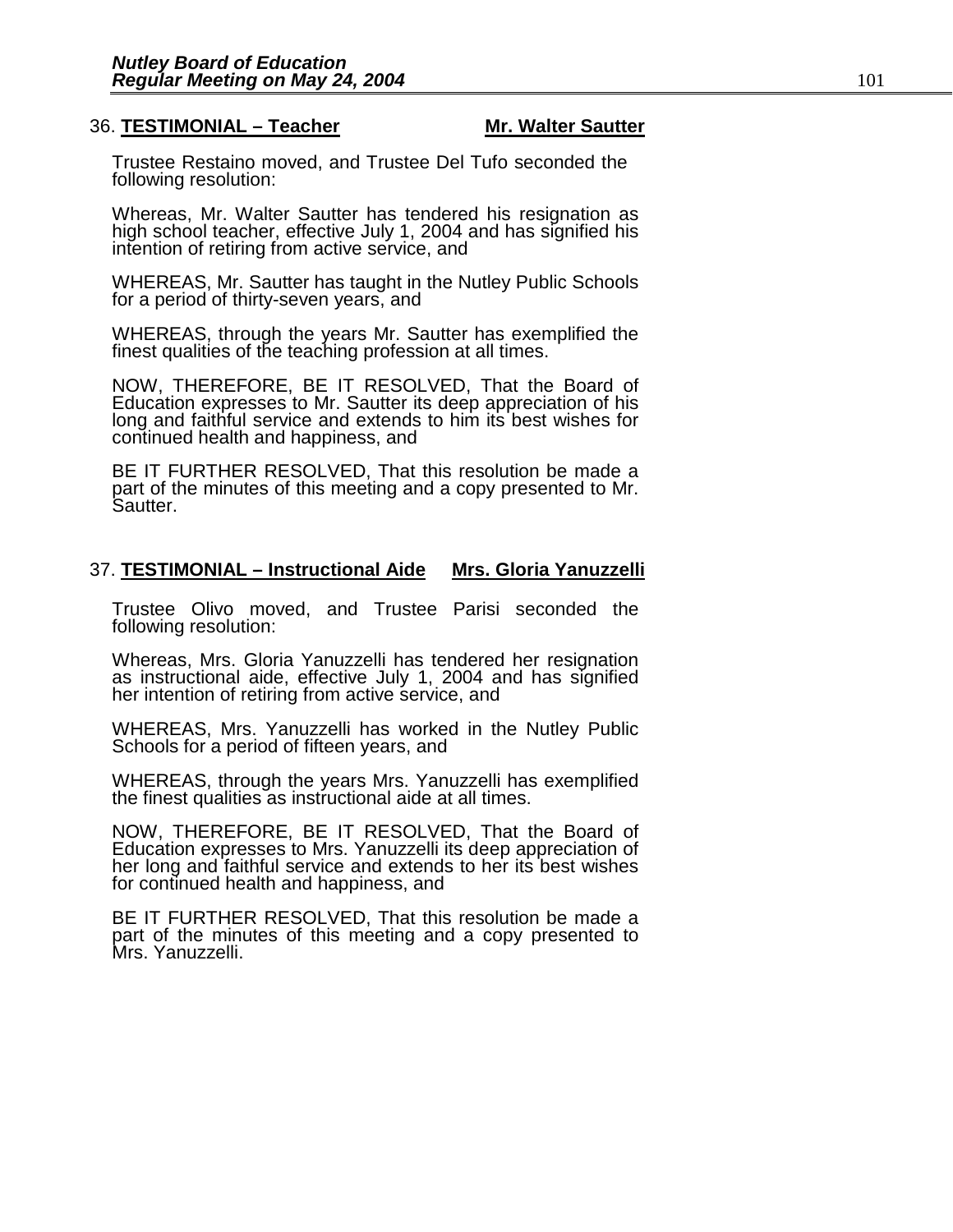#### 38. **Memorial Mr. Edward A. Cummings, Jr. MEMORIAL**

Trustee Parisi moved, and Trustee Casale seconded the following resolution:

WHEREAS, it is with a sense of deep sorrow and regret that the Nutley Board of Education records the death of Mr. Edward A. Cummings, Jr. on May 4, 2004, and

WHEREAS, Mr. Cummings was employed in September, 1955 as a physical education teacher in the Nutley Public Schools and had a distinguished educational career until his retirement in June, 1983, and

WHEREAS, Mr. Cummings won the admiration and respect of his fellow teachers and the friendship of pupils who came under the influence of his understanding and capable teaching.

NOW, THEREFORE, BE IT RESOLVED, That the Board of Education of the Township of Nutley extends deepest sympathy to the members of his family, and

BE IT FURTHER RESOLVED, That this resolution be made a part of the minutes of this meeting and a copy sent to the members of his family.

Trustee Restaino moved, and Trustee Cafone seconded, a motion that the Board approves the Superintendent's Resolutions numbers 39 through 45 as listed below.

The Superintendent's Resolutions 39 through 45 were unanimously approved by roll call vote with the following exceptions:

1. Trustee Olivo abstained on Resolution 41- Appointment - Primary Gifted and Talented Coach and Resolution 44 - Transfer of Personnel.

2. Trustee Reilly abstained on Resolution 43 - Appointment - Non-Tenured Staff - 2004-05 School Year.

#### 39. APPOINTMENTS – Professional Staff **PROF STAFF** PROF STAFF

BE IT RESOLVED that the Board of Education approves the appointment of the personnel listed below for the 2004-05 school year, effective September 1, 2004 in accordance with the 2004-05 Teachers' Salary Guide:

| <b>Name</b>                                                   | <b>Degree</b>        | <b>Step</b> | <b>Salary</b>                |
|---------------------------------------------------------------|----------------------|-------------|------------------------------|
| Melissa Echevarria<br>Crispulo Isiminger<br>Jennifer Knobloch | B.A.<br>B.A.<br>B.A. | 6<br>6<br>6 | \$40,000<br>40,000<br>40,000 |
| John J. Maiello                                               | $B.A. +30$           | 22          | 74,601                       |

**APPOINT**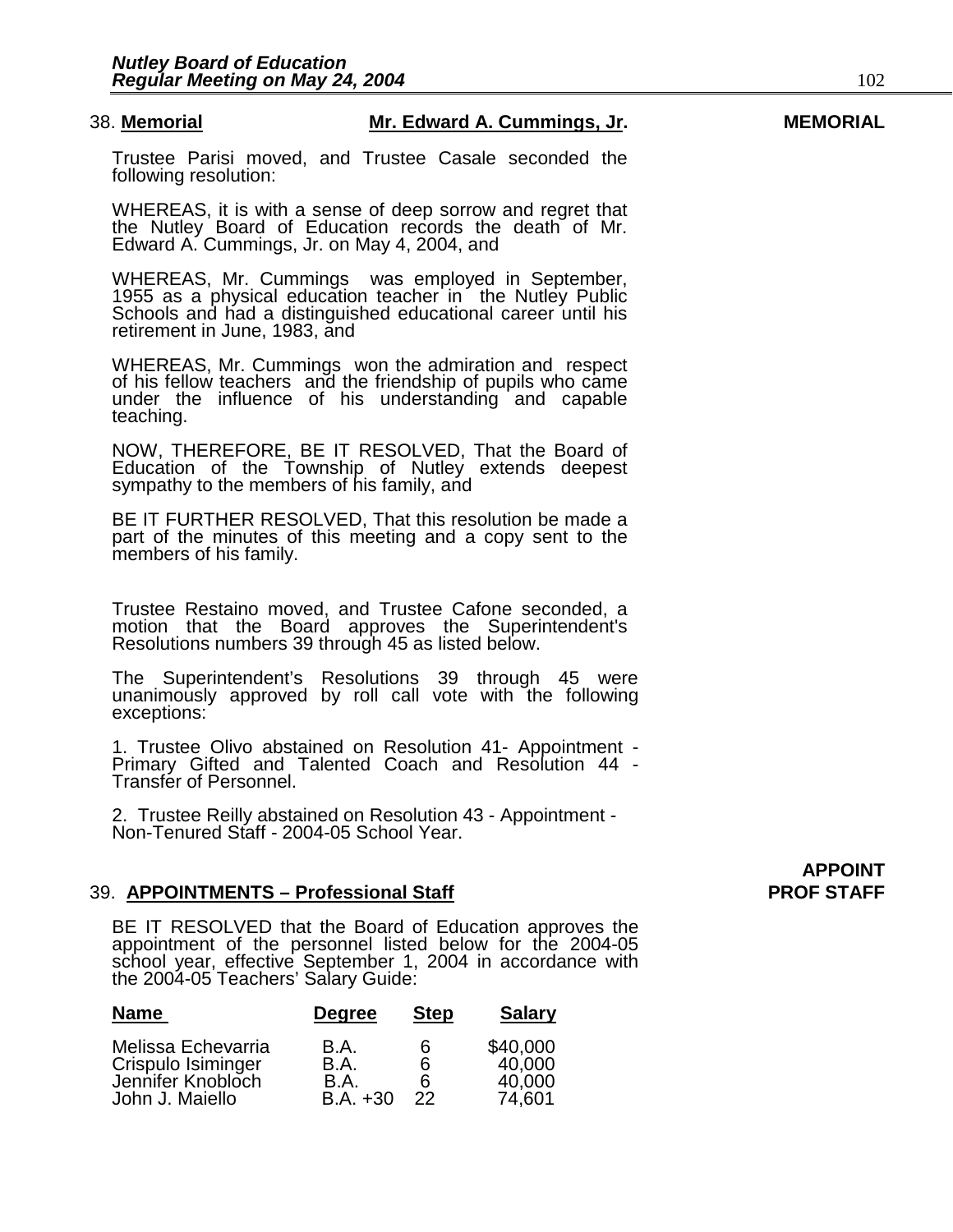| Nicole San Giovanni | B.A.      |    | 41,288 |
|---------------------|-----------|----|--------|
| Peter D. Smith      | $M.A.+30$ |    | 50,407 |
| Laura Solomon       | M.A.      | 10 | 49.184 |

## 40. **APPOINTMENTS – Basic Skills Summer Enrichment Program BASIC SKILLS SUMMER**

BE IT RESOLVED that the Board of Education approves the appointments of the 2004 Basic Skills Summer Enrichment Program as part of the 2003-2004 Basic Skills Improvement Program:

| <b>Lorraine Restel</b>  | Coordinator | 2,416 |
|-------------------------|-------------|-------|
| Amelia Cerisano         | Teacher     | 1,000 |
| Jill Freedman           | Teacher     | 1,000 |
| <b>Ravit Gadot</b>      | Teacher     | 1,000 |
| <b>Patricia Griffin</b> | Teacher     | 1,000 |
| Suzanne Hagert          | Teacher     | 1,000 |
| Lorraine Milunaitis     | Teacher     | 1,000 |
| Bernie Paschal          | Teacher     | 1,000 |
| Sophie Caprio           | Secretary   | 1,200 |
| Crysta L. Caprio        | Aide        | 250   |
| Michele L. Castronova   | Aide        | 250   |
| Jessica Chesney         | Aide        | 250   |
| Michael Knierim         | Aide        | 250   |
| Sandi Lynn Knierim      | Aide        | 250   |
|                         |             |       |

#### **41. APPOINTMENT – Primary Gifted and Talented Coach**

BE IT RESOLVED that the Board of Education approves the appointment of Mrs. Rebecca Olivo as Primary Gifted and Talented Coach for the Nutley School District for the 2004-05 school year.

#### 42. **APPOINTMENT – Mathematics Coach MATH MATH**

BE IT RESOLVED that the Board of Education approves the appointment of Mrs. Lorraine Rubinstein as Mathematics Coach for the Nutley School District for the 2004-05 school year.

#### **43. APPOINTMENT – NON-TENURED STAFF 2004-05 School** <u>Year STAFF </u>

| <b>Name</b>                                                                                                                 | <b>Degree</b>                                | <b>Step</b>       | P/T | <b>Salary</b>                                            |
|-----------------------------------------------------------------------------------------------------------------------------|----------------------------------------------|-------------------|-----|----------------------------------------------------------|
| Bergen, Abigail<br>Chmiel, Christina<br>Contreras, Dolores<br>Crowe, Nicole (Groninger)<br>Dean, Doris<br>Delorenzo, Lenore | B.A.<br>M.A.<br>M.A.<br>B.A.<br>B.A.<br>B.A. | 10<br>8<br>9<br>9 |     | 45,931<br>45,665<br>47,424<br>44.292<br>41,288<br>44,292 |

**APPOINT<br>GIFTED & TALENTED COACH** 

**APPOINT COACH** 

**APPOINT<br>NON-TENURED** 

**APPOINT<br>BASIC SKILLS**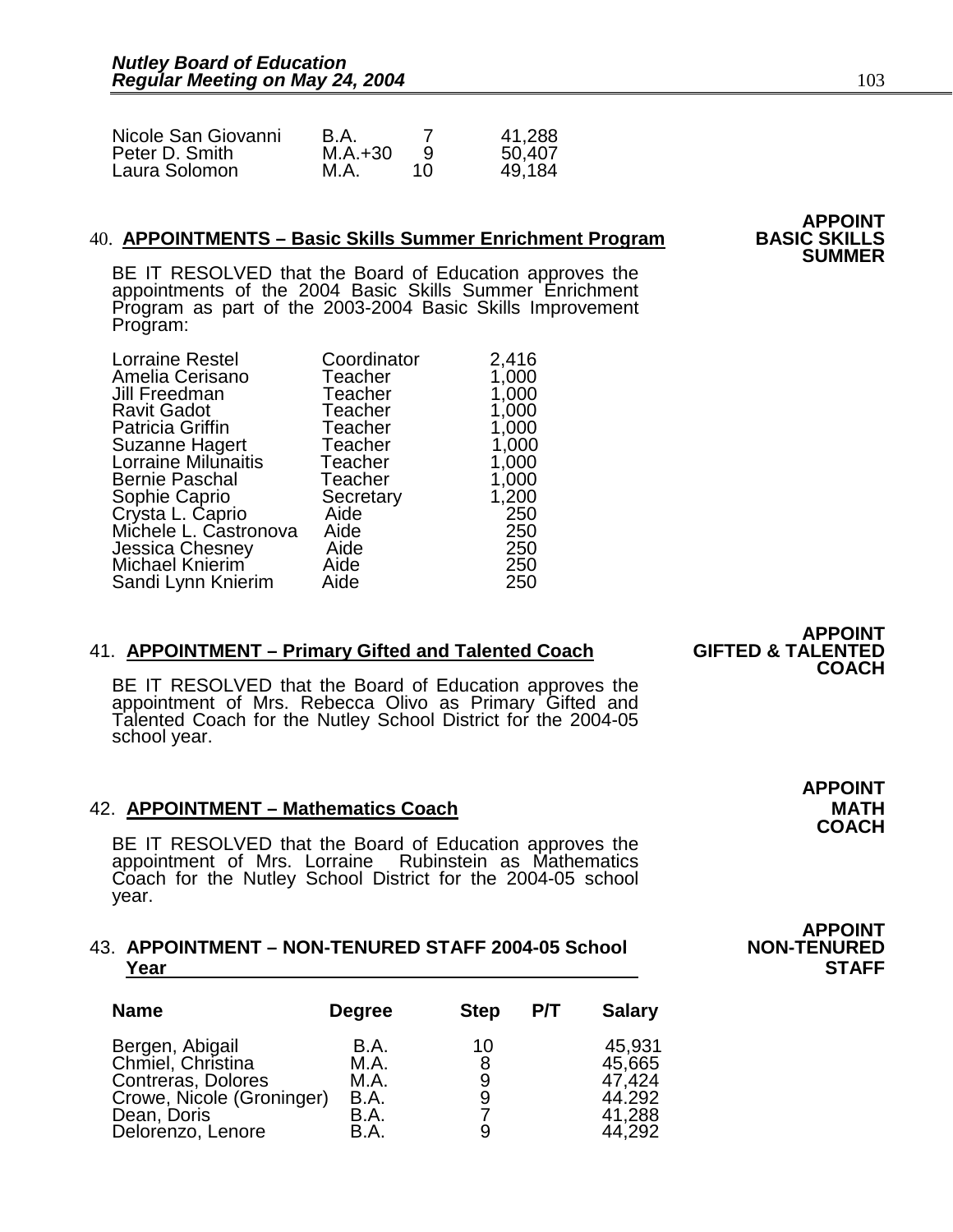| DiGiacomo, Dana<br>Dubas, Anita        | B.A.<br>B.A.           | 7<br>16                                                | p/t.5          | 20.644<br>57,736 |
|----------------------------------------|------------------------|--------------------------------------------------------|----------------|------------------|
| Ellis, Frank<br>Falco, Nancy           | Doc.<br>B.A.           | $\begin{array}{c} 12 \\ 10 \end{array}$                |                | 57,998<br>45,931 |
| Fierro, Emanuela<br>Francia, Frank     | B.A.<br>B.A.           | 7<br>$8\frac{1}{2}$                                    | p/t. .5        | 20,644<br>43,472 |
| Frannicola, Antoinette                 | B.A.                   |                                                        | p/t.5          | 21,326           |
| Fredericks, Sarah<br>Frusteri, Michele | $M.A.+30$<br>M.A.      | 8<br>8<br>8<br>7                                       |                | 48,534<br>45,665 |
| Gabriele, Patrick                      | B.A.                   |                                                        |                | 41.288           |
| Gadot, Ravit<br>Giglio, Jaimee         | B.A.<br>B.A.           | $-6\frac{1}{2}$<br>$79\frac{1}{9}$<br>$-99\frac{1}{2}$ | p/t $.5$       | 20,322<br>41,288 |
| Giordano, Mary                         | $B.A.+15$              |                                                        |                | 45,363           |
| Gratz, Katianne                        | B.A.                   |                                                        |                | 41,288           |
| Hecht, Jenifer<br>Hill, Adrienne       | B.A.<br>B.A.           |                                                        |                | 44,292<br>44,292 |
| Ives, Sheryl                           | $M.A.+30$              | 20                                                     |                | 77,284           |
| Jernick Jessica                        | B.A.<br>M.A.           | 7                                                      | p/t.5          | 20,644           |
| Kearney, Michael<br>Kindler, Scott     | $B.A.+15$              |                                                        |                | 47,424<br>43,686 |
| Klem, Rachel                           | $B.A.+30$              |                                                        |                | 46,101           |
| Lorenzini, Nancy<br>Luberto, Lisa      | B.A.<br>B.A.           |                                                        | p/t.5<br>p/t.5 | 20,322<br>21,326 |
| Maggiano, Pamela                       | M.A.                   | -989½<br>687%                                          | p/t.5          | 20,644           |
| Manfria, Donald                        | B.A.                   | 20                                                     |                | 64,256           |
| Marchese, Debra<br>Marra, Marcellino   | B.A.<br>$B.A.+15$      | 9<br>8<br>7                                            |                | 44,292<br>43,686 |
| McQuade, Michael                       | B.A.                   |                                                        |                | 41,288           |
| Mischel, Darren<br>Misner, Sarah       | $M.A.+15$<br>$B.A.+30$ | 11                                                     |                | 52,557<br>46,955 |
| Mitschow, Lawrence                     | B.A.                   | .gy<br>87897.                                          |                | 42,652           |
| Moscaritola, Holly                     | B.A.                   |                                                        |                | 41,288           |
| Norcia, Nicholas<br>Palestina, Lisa    | $B.A.+30$<br>B.A.      |                                                        |                | 44,394<br>44,292 |
| Piacenza, Valerie                      | $B.A.+15$              |                                                        |                | 42,288           |
| Piro, Joseph                           | M.A.<br>B.A.           | 11                                                     |                | 50,942<br>21,326 |
| Puzio, Kristen<br>Raymonde, Baron      | M.A.                   | $\frac{8}{7} \frac{1}{2}$                              | p/t.5          | 44,976           |
| Reilly, Laura                          | B.A                    | $\overline{7}$                                         |                | 41,288           |
| Rossillo, Cheryl<br>Rowe, Cheryl       | $M.A.+30$<br>B.A.      | $\frac{9}{7}$                                          |                | 50,407<br>41,288 |
| Rubinstein, Lorraine                   | B.A.                   | 10                                                     |                | 45,931           |
| Salvetta, Marianina                    | B.A.<br>$B.A.+15$      | 8                                                      | p/t $.5$       | 21,326           |
| Schiavone, MaryLou<br>Sorensen, David  | B.A.                   | 11<br>11                                               |                | 48,725<br>47,573 |
| Sorrentino, Lynn                       | B.A.                   | 7                                                      |                | 41,288           |
| Stoffers, Elizabeth<br>Thunell, Nancy  | B.A.<br>$B.A.+30$      |                                                        |                | 42,652<br>44,394 |
| Tibaldo, Joanne                        | B.A.                   |                                                        |                | 44,292           |
| Weiss, Jennifer                        | $B.A.+30$              | 8897989                                                |                | 43,288           |
| Yacullo, Alison<br>Zarra, Donna        | B.A.<br>B.A.           |                                                        |                | 44,292<br>42,652 |
| Zoltowski, Veronica                    | B.A.                   |                                                        |                | 44,292           |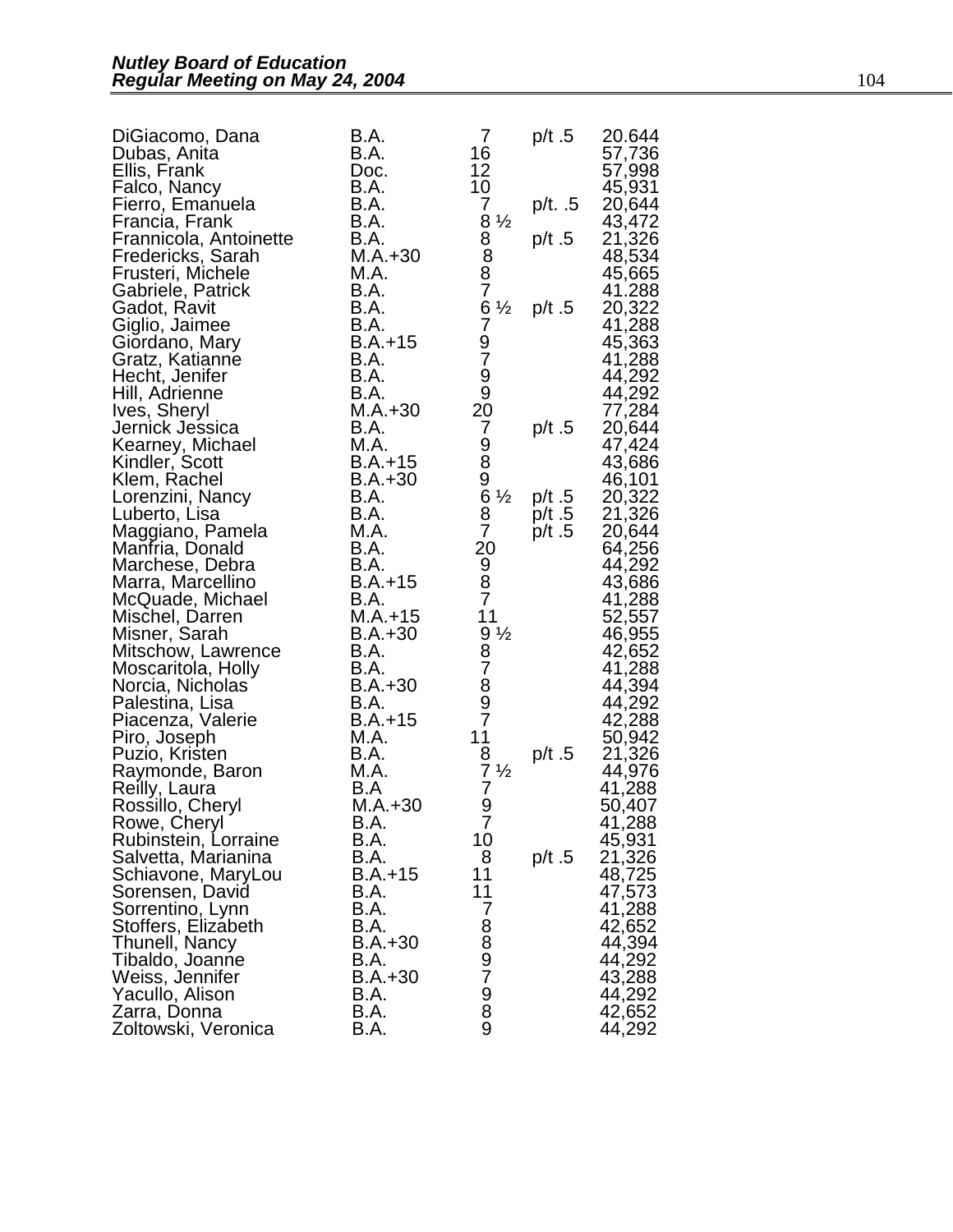### 44. **TRANSFER OF PERSONNEL PERSONNEL**

BE IT RESOLVED that the Board of Education approves, upon the recommendation of the Superintendent of Schools, the following transfers:

| <b>Name</b>           | From                 | <b>To</b>                   |
|-----------------------|----------------------|-----------------------------|
| Rachel Daly           | Lincoln              | Yantacaw                    |
| Frank Francia         | Franklin             | <b>High School</b>          |
| <b>Ravit Gadot</b>    | Washington           | Lincoln                     |
| Jaimee Giglio         | Washington           | Lincoln                     |
| Katherine Korbanick   | Radcliffe            | Lincoln                     |
| Rebecca Olivo         | Yantacaw             | District wide               |
| Debra Parigi          | Lincoln              | Spring Garden<br>Washington |
| Kristen Puzio         | <b>Spring Garden</b> | District wide               |
| Lorraine Rubinstein   | Lincolň              | Lincoln                     |
| Marianina Salvetta    | Radcliffe            | Washington/                 |
| <b>Jarrett Zellea</b> | <b>High School</b>   | Yantacaw                    |

#### **45. APPOINTMENT – Athletic**

BE IT RESOLVED that the Board of Education approves the appointment of Mr. Steven P. DiGregorio as Head Football Coach for the 2004-05 school year, at the salary of \$8,027 Step 4, in accordance with the 2004-05 Athletic Salary Guide.

### **BOARD SECRETARY'S RESOLUTIONS** SECRETARY'S

Trustee Casale moved, and Trustee Del Tufo seconded, a motion that the Board approves the Board Secretary's Resolutions numbers 1 through 20 as listed below.

The Board Secretary's Resolutions 1 through 20 were unanimously approved by roll call vote.

#### 1. **SECRETARY & TREASURER'S REPORT**

 BE IT RESOLVED that the Board of Education approves the acknowledgement and acceptance of the reports of the Board Secretary (Appendix A) and Treasurer of School Monies (Appendix B) for the period ending April 30, 2004.

### **BOARD RESOLUTIONS**

**APPOINT** 

**SECY. & TREAS. A<br>REPORTS B** 

## **TRANSFER**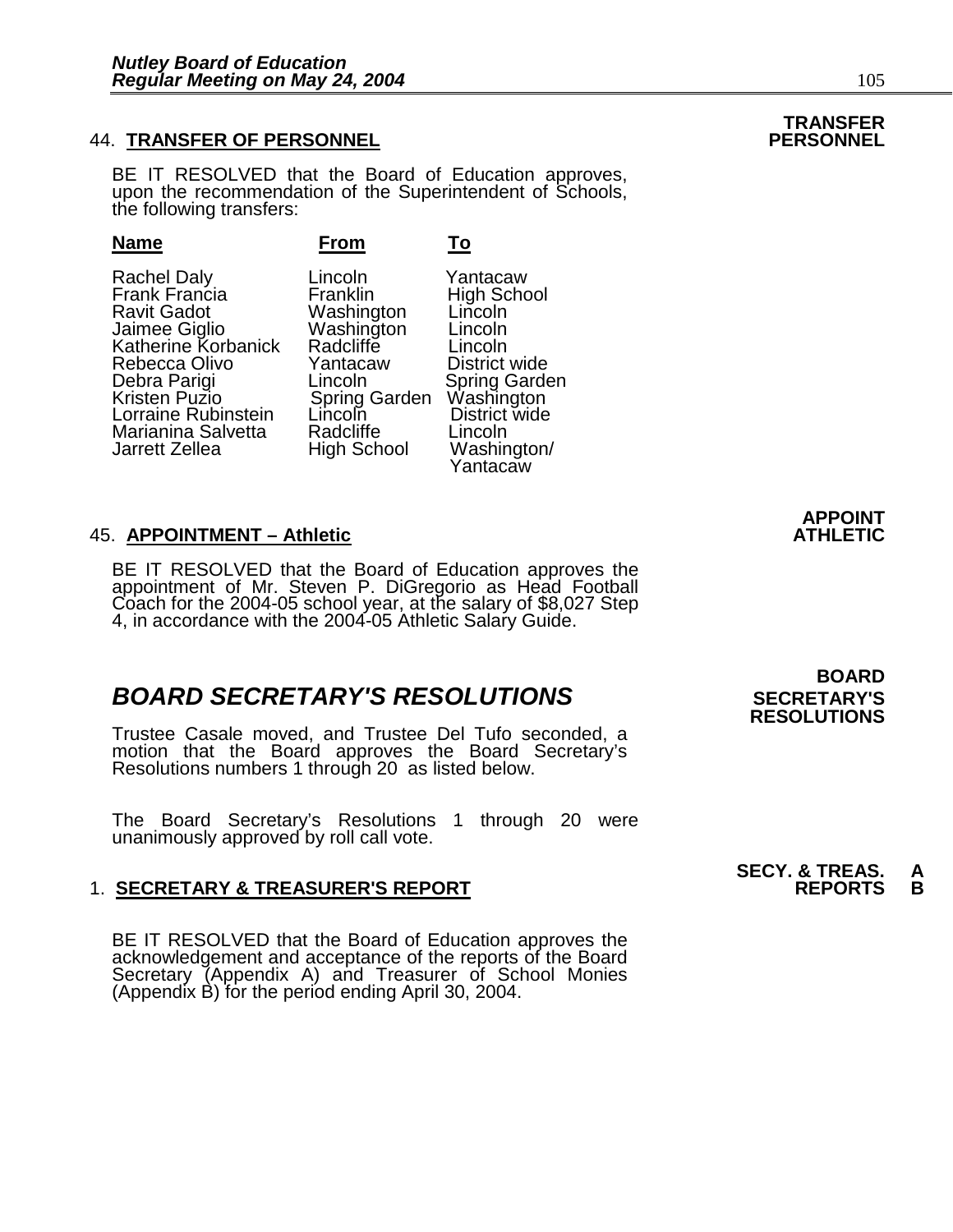### 2. CERTIFICATION OF MAJOR ACCOUNT FUND STATUS

BE IT RESOLVED that the Nutley Board of Education certifies that as of April 30, 2004, after review of the Secretary's monthly financial report (Appropriations section) and upon consultation with the appropriate district officials, to the best of its knowledge no major account or fund has been over-expended in violation of NJAC 6A:23-2.11(b) and that sufficient funds are available to meet the district's financial obligations for the remainder of the fiscal year. (Major accounts are General Fund and Debt Service.)

### 3. **BILLS AND MANDATORY PAYMENTS MANDATORY C PAYMENTS**

BE IT RESOLVED that the Board of Education approves the payment of bills and mandatory payments dated May 24, 2004 in the total amount of \$4,860,812.62 (Appendix C).

## 4. **REQUESTS FOR USE OF SCHOOL BUILDINGS AND BUILDINGS D**

BE IT RESOLVED that the Board of Education approves the requests for the use of school buildings and grounds (Appendix D), that conform to the rules and regulations set by the Board of Education.

### 5. **TRANSFER SCHEDULE TRANSFER E SCHEDULE**

BE IT RESOLVED that the Board of Education approves, in compliance with NJAC 6A:23-2.11(c)3ii, and NJSA 18A:22-8- 1, the transfers in the 2003-04 budget per Transfer Schedule #9 dated May 24, 2005 in the amount of \$88,015.00 as appended (Appendix E).

#### **6. APPOINTMENT OF ENGINEER**

WHEREAS, there exists a need for professional engineering services in connection with the district's energy management program, and

WHEREAS, the firm of Energy for America, Inc., Springfield, NJ is qualified and capable of performing these services, and

WHEREAS, Energy for America, Inc. has submitted a proposal acceptable to the Board of Education for these services, and

WHEREAS, N.J.S.A. 18A:18A-5 provides for the award of contracts for this type of professional service without competitive bidding,

**FUND STATUS** 

**BILLS &** 

 **USE OF GROUNDS AND GROUNDS** 

**APPOINT**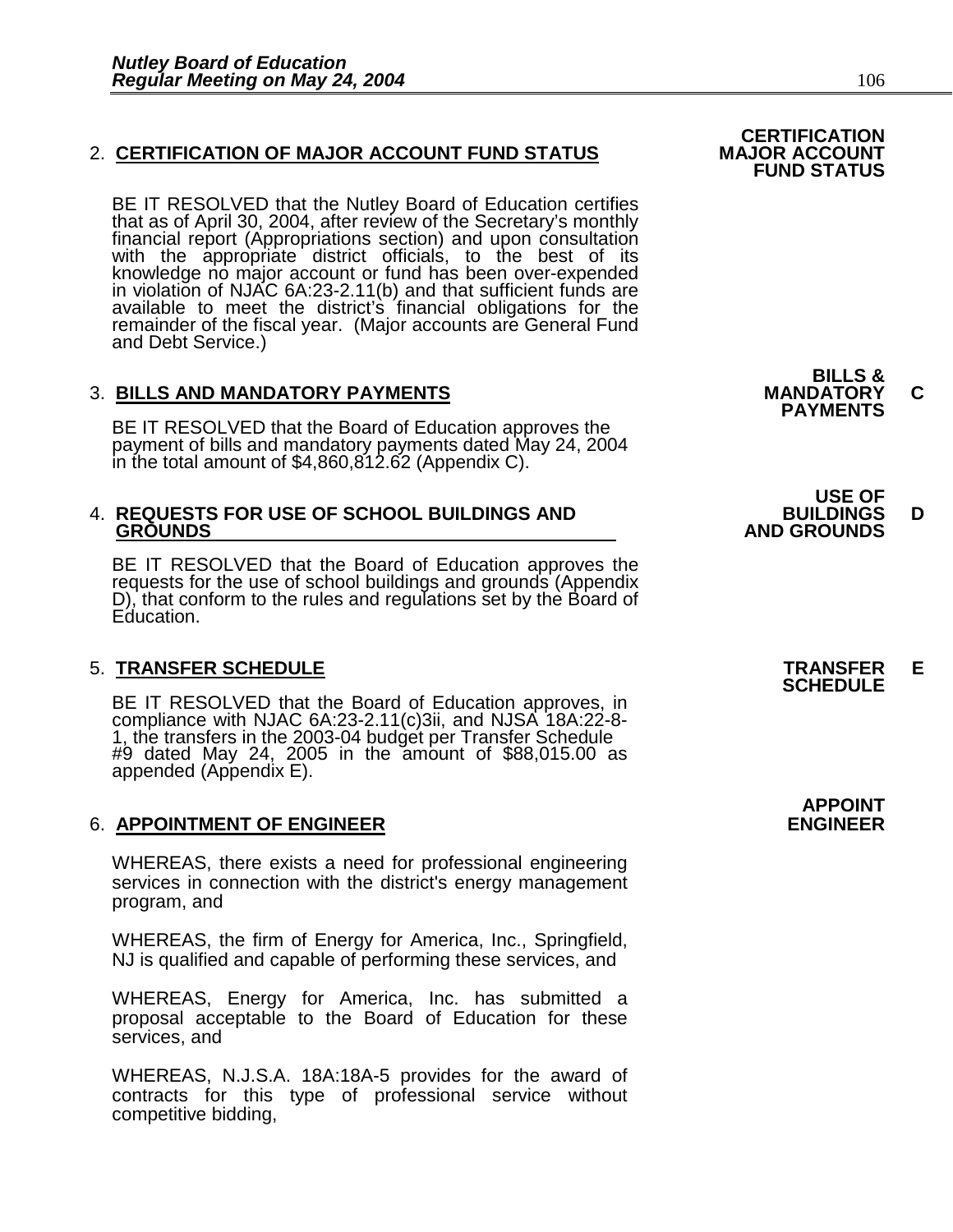NOW, THEREFORE, BE IT RESOLVED by the Board of Education of the Township of Nutley that the firm of Energy for America, Inc., Springfield, NJ is hereby appointed as the engineering firm for the Nutley Board of Education for energy management services for the 2004-05 school year at a monthly cost of \$4,114.00.

#### 7. **APPROVAL OF CHANGE ORDER FOR HIGH SCHOOL CHANGE SCIENCE LAB REHABILITATION & IMPROVEMENTS**

BE IT RESOLVED that the Board of Education approves the recommendation from our Construction Manager, Alan Ianuzzi, for Change Order #3 through Change Order #6 for our high school science lab rehabilitation and improvements project. The contract with Niram, Inc. will reflect an increase or (decrease) in the amounts as follows:

|                 | Date    | Amount        |
|-----------------|---------|---------------|
| Change Order #3 | 4/26/04 | \$(4,638.00)  |
| Change Order #4 | 4/26/04 | \$6,579.59    |
| Change Order #5 | 2/26/04 | \$(15,515.00) |
| Change Order #6 | 2/26/04 | \$2,375.94    |

#### 8. ACCEPTANCE OF PRELIMINARY ELIGIBLE COSTS AND  **ELECTION TO RECEIVE STATE FUNDING AS A GRANT Franklin Middle School**

WHEREAS the Nutley Board of Education ("Board") has submitted an application for a school facilities project pursuant to Section 5 of the Educational Facilities Construction and Financing Act, P.L. 2000, c.72 ("EFCFA" or "Act") and the New Jersey Department of Education ("Department") implementing regulations at N.J.A.C. 6A:26-1 et seq.

WHEREAS the district has received from the Department a letter approving said application and determining preliminary eligible costs ("PEC") for the project.

NOW, THEREFORE, BE IT RESOLVED, That the Board acknowledges the Department's determination that the project does not include any spaces inconsistent with the facilities efficiency standards or the applicable programmatic model in the district's approved Long Range Facilities Plan.

BE IT FURTHER RESOLVED, That the district elects to construct the project itself.

BE IT FURTHER RESOLVED, That the district elects to receive its State funding support in the form of a grant under Section 15 of the Act.

**APPROVE** 

**ACCEPT STATE FUNDING**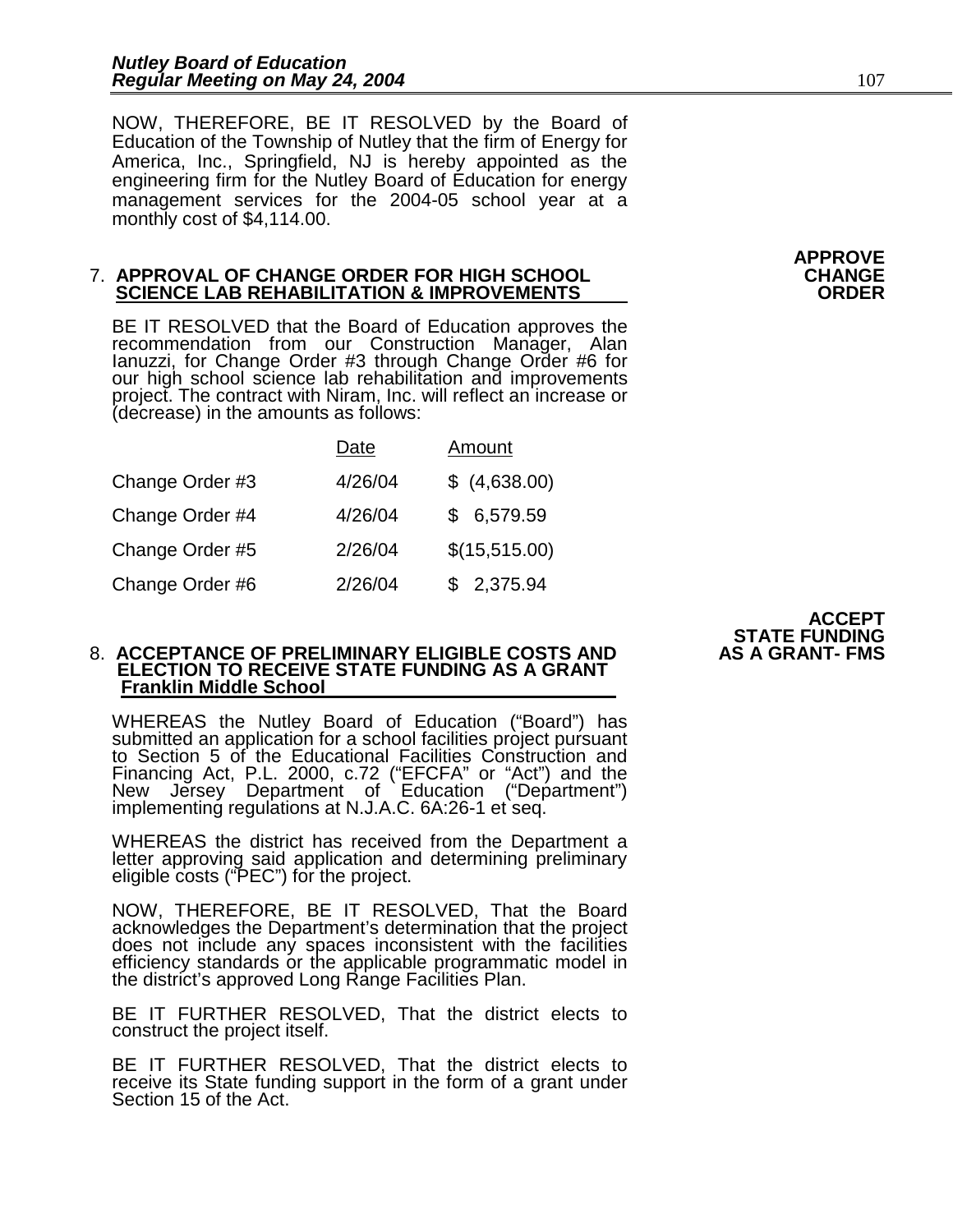BE IT FURTHER RESOLVED, That the Board hereby accepts the PEC determined by the Department as final eligible costs and will not appeal this determination.

BE IT FURTHER RESOLVED, That the Superintendent is authorized to notify the Department of these elections.

#### 9. **APPROVAL OF PARTIAL PAYMENT TO LEVY LEVY CONSTRUCTION COMPANY**

BE IT RESOLVED that the Board of Education approves partial payment in the amount of \$53,865.00 to Levy Construction Co., Inc. for the Nutley High School Window Replacement Project as per the recommendation of the Board's architect and construction manager.

### 10. APPROVAL OF PARTIAL PAYMENT TO NIRAM, INC.

BE IT RESOLVED that the Board of Education approves partial payment in the amount of \$519,343.18 to Niram, Inc. for the Nutley High School Science Lab Refurbishment as per the recommendation of the Board's architect and construction manager.

#### 11. **DEPOSITORY OF EXTENDED DAY CARE FUNDS - DEPOSITORY OF Commerce Bank**

BE IT RESOLVED that the Commerce Bank be designated as the official depository for the following accounts of the Nutley Board of Education for the 2004-05 school year, and

BE IT FURTHER RESOLVED that the following officers of the various accounts be authorized to sign checks drawn on the accounts effective May 3, 2004:

Maria Cervasio , Extended Day Care Director and or Rosemary Griesbach \*James Mallen, Secretary

BE IT FURTHER RESOLVED that the Commerce Bank be authorized to accept facsimile signatures of the check signing machine.

\*Interim appointment

#### 12. **TRANSPORTATION CONTRACT CONTRACT**

BE IT RESOLVED that the Board of Education approves a transportation contract #1 PAR SUM with a parent to provide

APPROVE<br>PARTIAL PAY<br>LEVY

**APPROVE PARTIAL PAY** 

**TRANSPORTATION**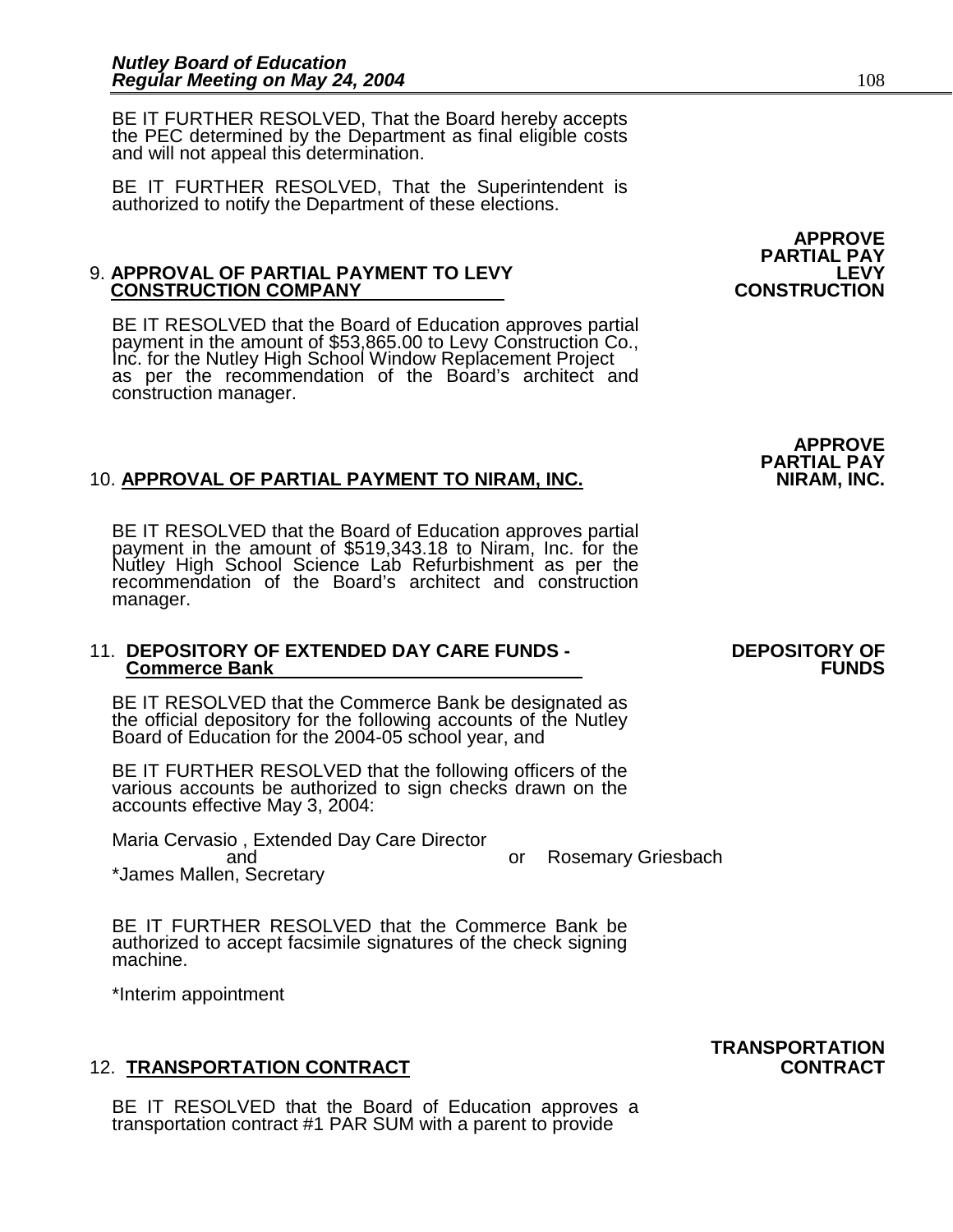transportation for one Special Education student from Nutley to Bleshman School, Paramus, NJ effective July 1, 2004 through July 30, 2004 at a cost of \$28.50 per day.

Subject to approval of the County Superintendent of Schools.

### 13. **TRANSPORTATION CONTRACT CONTRACT**

BE IT RESOLVED that the Board of Education approves a transportation contract #2, with a parent to provide transportation for one Special Education student from Nutley to Douglas Developmental Disability Center, New Brunswick, NJ, effective July 1, 2004 through August 24, 2004 at a per diem cost of \$54 per day.

Subject to approval of the County Superintendent of Schools.

### 14. **TRANSPORTATION CONTRACT CONTRACT**

BE IT RESOLVED that the Board of Education approves a transportation contract #2 PAR SUM with a parent to provide transportation for one Special Education student from Nutley to Douglas Developmental Disability Center, New Brunswick, NJ, effective September 1, 2003 through June 30, 2004 at a cost of \$54 per day.

Subject to approval of the County Superintendent of Schools.

#### 15. **JOINT TRANSPORTATION CONTRACT CONTRACT**

BE IT RESOLVED, that the Nutley Board of Education approves the following Joint Transportation Agreement with the Bloomfield Board of Education to provide transportation for Special Education students from Bloomfield to the following schools, Effective July 1, 2004 through August 30, 2004.

Subject to approval of the County Superintendent of Schools.

| RT# | # $OF$<br><b>STUDENTS</b> | <b>SCHOOL</b>                                 | <b>COST PER</b><br><b>DIEM</b> |
|-----|---------------------------|-----------------------------------------------|--------------------------------|
| 13  | 2                         | ALLEGRO SCHOOL<br><b>CEDAR KNOLLS</b>         | \$79.00                        |
| 14  |                           | <b>MIDLAND SCHOOL</b><br><b>NORTH BRANCH</b>  | \$116.00                       |
|     |                           | CHILDREN'S INSTITUTE \$42.00<br><b>VERONA</b> |                                |

# **TRANSPORTATION**

**TRANSPORTATION** 

### **JOINT TRANSPORTATION**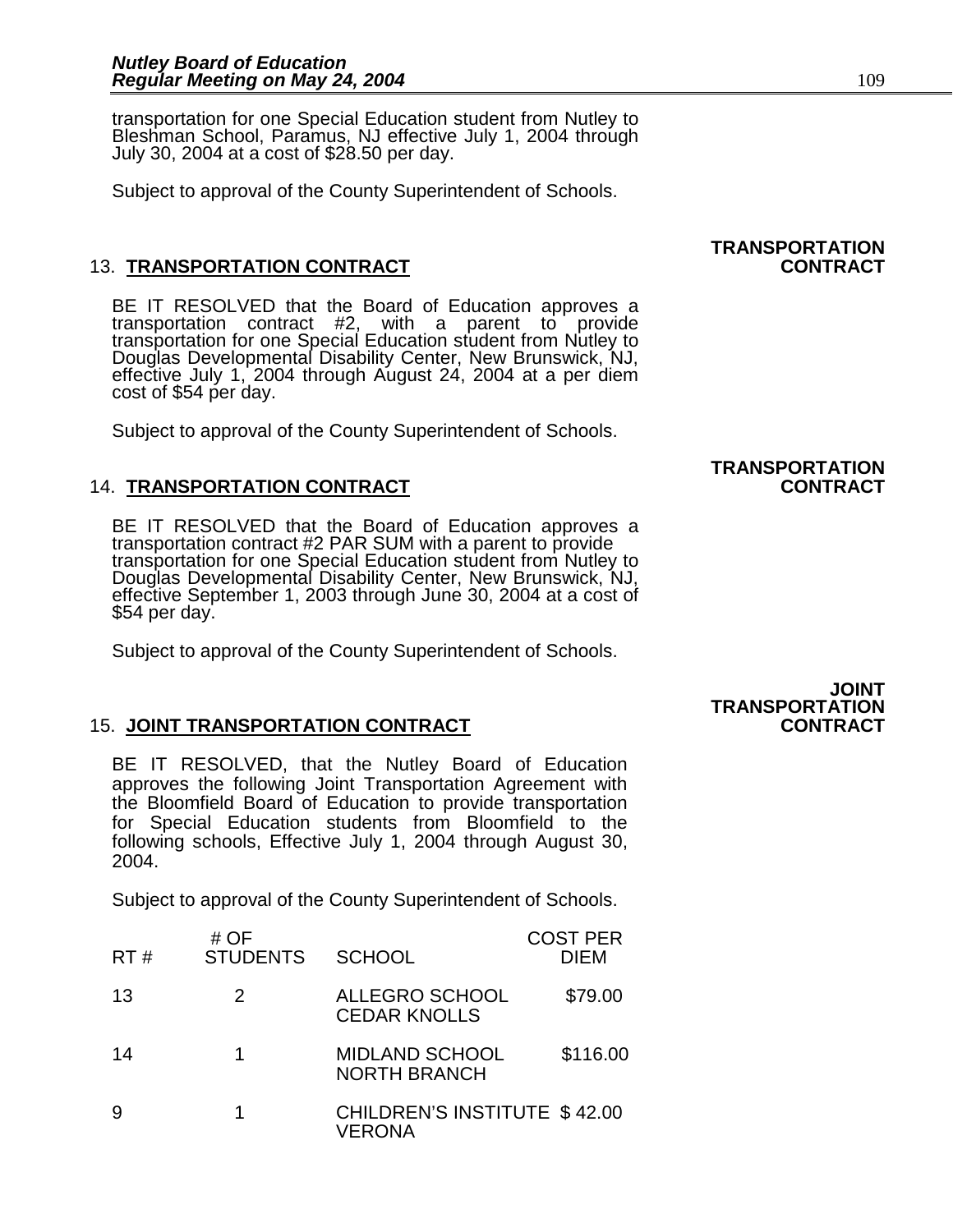An additional charge of \$10.00 per diem will be added for each additional student on an established route.

#### 16. **ADOPTION OF POLICIES POLICIES**

BE IT RESOLVED that the Board of Education of the Township of Nutley hereby adopts for the ensuing year all Bylaws and Policies, Rules and Regulations currently in force.

#### 17. **APPROVAL OF GRANT APPLICATION - Essex County OPEN SPACE TRUST<br>Open Space Trust Fund<br>FUND Open Space Trust Fund**

WHEREAS, the Essex County Division of Parks and Recreation, Open Space Trust, provides grants to municipal governments and non-profit organizations and grants for assistance with innovative open space projects located within the County.

WHEREAS, the Nutley Board of Education desires to further the public interest by obtaining a grant of \$300,000 from the County to fund the Tangorra Field Restoration and Rehabilitation Project.

WHEREAS, the Township of Nutley supports the application and will provide assistance if necessary.

WHEREAS, the County shall determine if the application is complete and in conformance with the scope and intent of the Program, and notify the applicant of the amount of the funding award; and

WHEREAS, the applicant is willing to use the County's funds in accordance with such rules, regulations and applicable statutes, and is willing to enter into an agreement with the County for the above named project.

NOW, THEREFORE, BE IT RESOLVED that the Board of Education of the Township of Nutley is hereby authorized to support the application and any amendment thereto with the County for the project known as Tangorra Field Restoration and Rehabilitation Project.

BE IT FURTHER RESOLVED that this resolution shall take effect immediately.

#### 18. **AMENDMENT OF CONTRACT WITH ARCHITECT, DCM CONTRACT ARCHITECTURE, INC.**

WHEREAS the Educational Facilities Construction and Financing Act Section 15 Grant Agreement between the Nutley School District and the New Jersey Schools Construction Corporation requires the inclusion of certain

**ADOPT OF** 

# **APPROVE OF GRANT-**

**AMEND F**<br>CONTRACT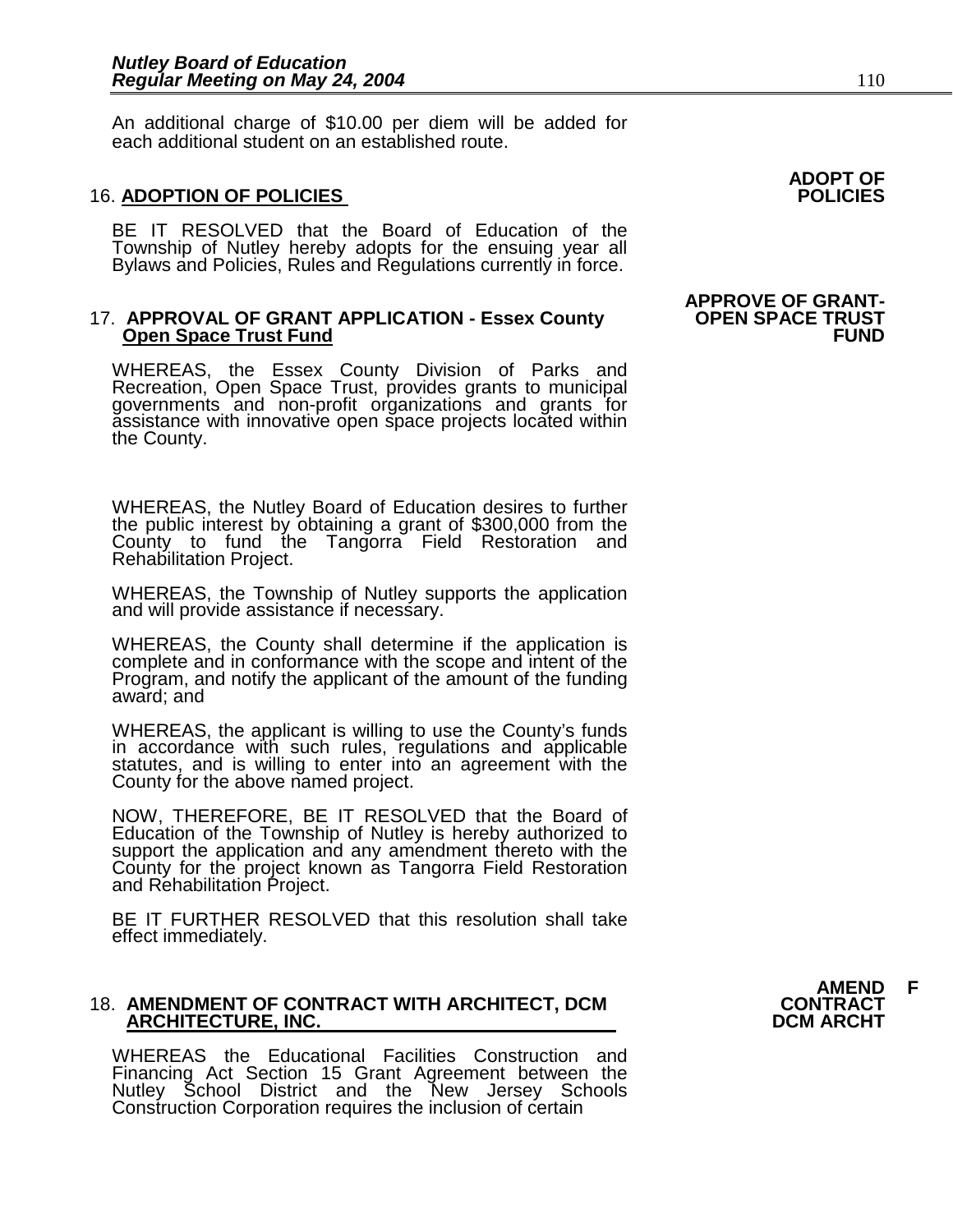specific contract language in the District's contract with its architect, DCM Architecture, Inc., and

WHEREAS these requirements were not known at the time of entering into the contract with the architect,

NOW, THEREFORE, BE IT RESOLVED that the Board of Education approves the amending of its contract with DCM Architecture, Inc., per the Contract Amendment appended hereto (Appendix F).

#### 19. **AMENDMENT OF CONTRACT WITH CONSTRUCTION CONST MGR MANAGER, TRI-TECH ENGINEERING**

WHEREAS the Educational Facilities Construction and Financing Act Section 15 Grant Agreement between the Nutley School District and the New Jersey Schools Construction Corporation requires the inclusion of certain specific contract language in the District's contract with its construction manager, Tri-Tech Engineering, and

WHEREAS these requirements were not known at the time of entering into the contract with the construction manager,

NOW, THEREFORE, BE IT RESOLVED that the Board of Education approves the amending of its contract with Tri-Tech Engineering, per the Contract Amendment appended hereto (Appendix G).

## 20. **APPROVAL - Facade Condition Survey Evaluation - Lincoln Elementary School**

WHEREAS there exists a need for professional engineering services for a survey and evaluation of the condition of the façade of Lincoln Elementary School, and

WHEREAS the firm of CVM Engineers of Wayne, PA is qualified and capable of performing these services, and

WHEREAS CVM Engineers has submitted through the Board of Education's architect, DCM Architecture, Inc., a proposal acceptable to the Board for these services, and

WHEREAS N.J.S.A. 18A:18A-5a provides for the award of contracts for this type of professional service without competitive bidding,

NOW, THEREFORE, BE IT RESOLVED that the Board of Education of the Township of Nutley approves CVM Engineers Proposal No. P2004-01d dated May 17, 2004, and issued to DCM Architecture, Inc. as per the recommendation of architect Lee Heckendorn of DCM Architecture, Inc.

# **AMEND CONTRACT G**

#### **APPROVAL-FACADE**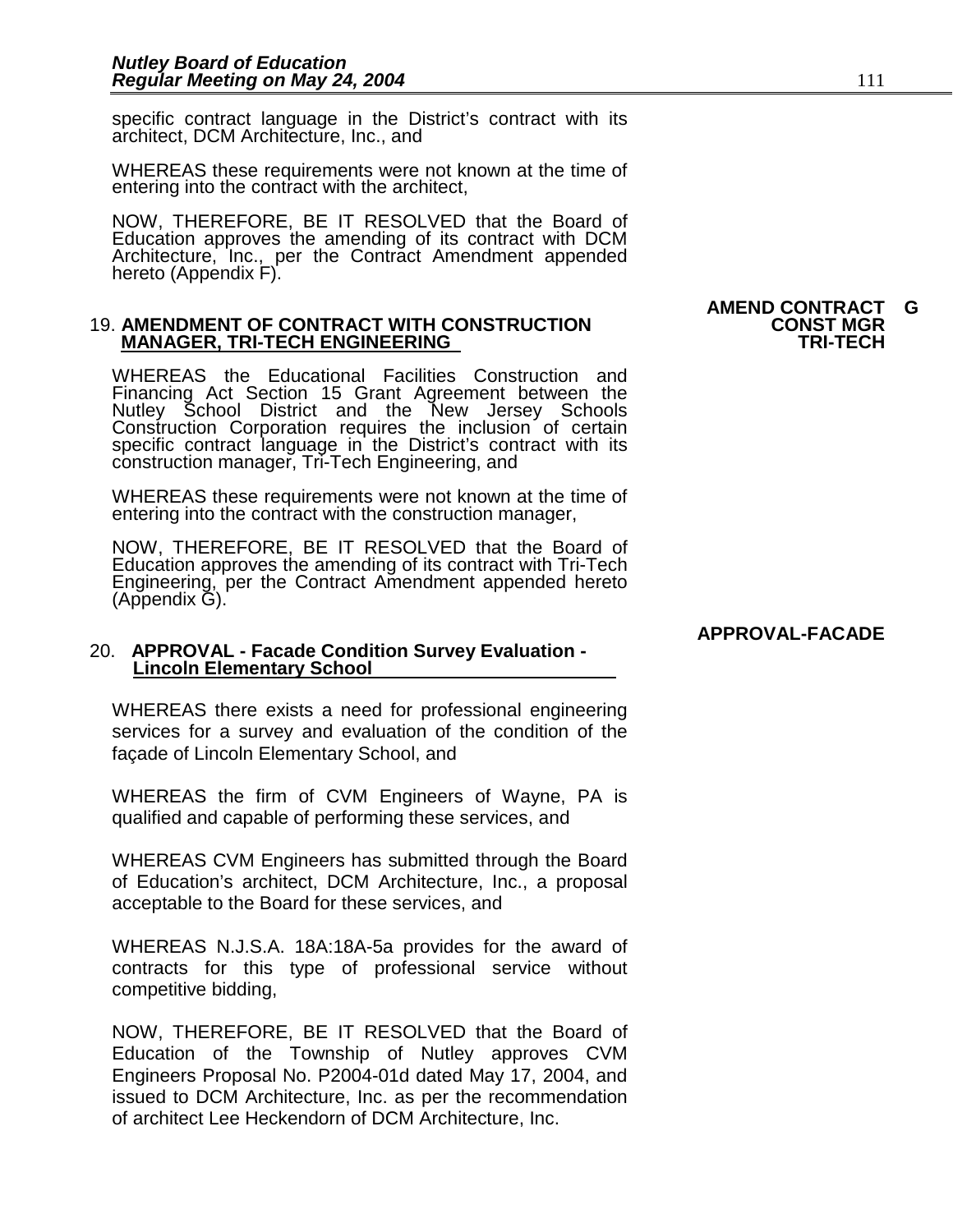BE IT FURTHER RESOLVED that fees and expenses for these services will not exceed \$39,000, as per the proposal.

#### **COMMITTEE REPORTS REPORTS**

President Alamo announced the committee chairpersons for the 2004-05 School Year.

Trustee Cafone - Facilities Committee Trustee Viola - Community Relations Priorities Committee

#### **HEARING OF CITIZENS**

At this time, President Alamo opened this meeting to members of the attending public for comments and/or concerns on any school-related matters.

Resident Peggy Morano spoke about the overcrowding at Yantacaw School and the need for trailers.

Several high school juniors spoke on behalf of the junior class regarding the exemption from final exams.

Resident Diane McGovern spoke about the delay in pursuing the purchase of modular classrooms for Yantacaw School.

Resident Allen Thomas asked questions about the appointment of the Energy for America resolution and the emergent hiring requirements.

President Alamo, Superintendent Serafino, Board Secretary Mallen and architect Lee Heckendorn responded to the concerns of the residents.

Hearing no further comments, President Alamo closed this portion of the meeting.

Trustee Casale made a motion that the Board approves the Business Administrator to follow-up on obtaining trailers at Yantacaw School for the purpose of a music room which should include contacting the code enforcement officer for the proper permits.

**HEARING OF** 

**COMMITTEE** 

#### **OLD BUSINESS OLD BUSINESS**

**TRAILERS YANTACAW & FMS**